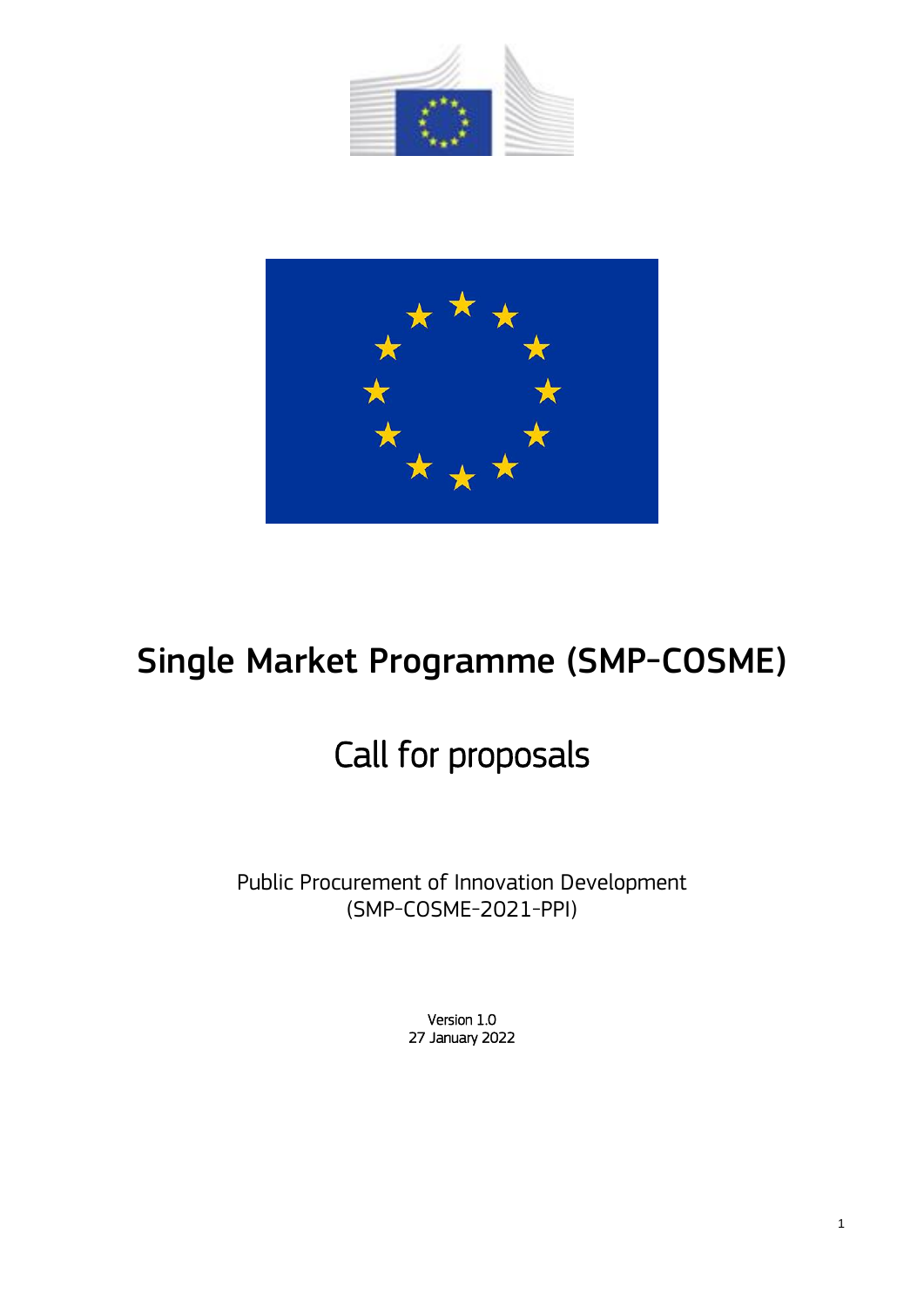| <b>HISTORY OF CHANGES</b> |                            |                                   |                   |  |  |  |
|---------------------------|----------------------------|-----------------------------------|-------------------|--|--|--|
| Version                   | Publication<br><b>Date</b> | <b>Change</b>                     | Page <sup>'</sup> |  |  |  |
| 1.0                       | 27.01.2021                 | Initial version<br>$\blacksquare$ |                   |  |  |  |
|                           |                            | ٠                                 |                   |  |  |  |
|                           |                            | ٠                                 |                   |  |  |  |
|                           |                            | ٠                                 |                   |  |  |  |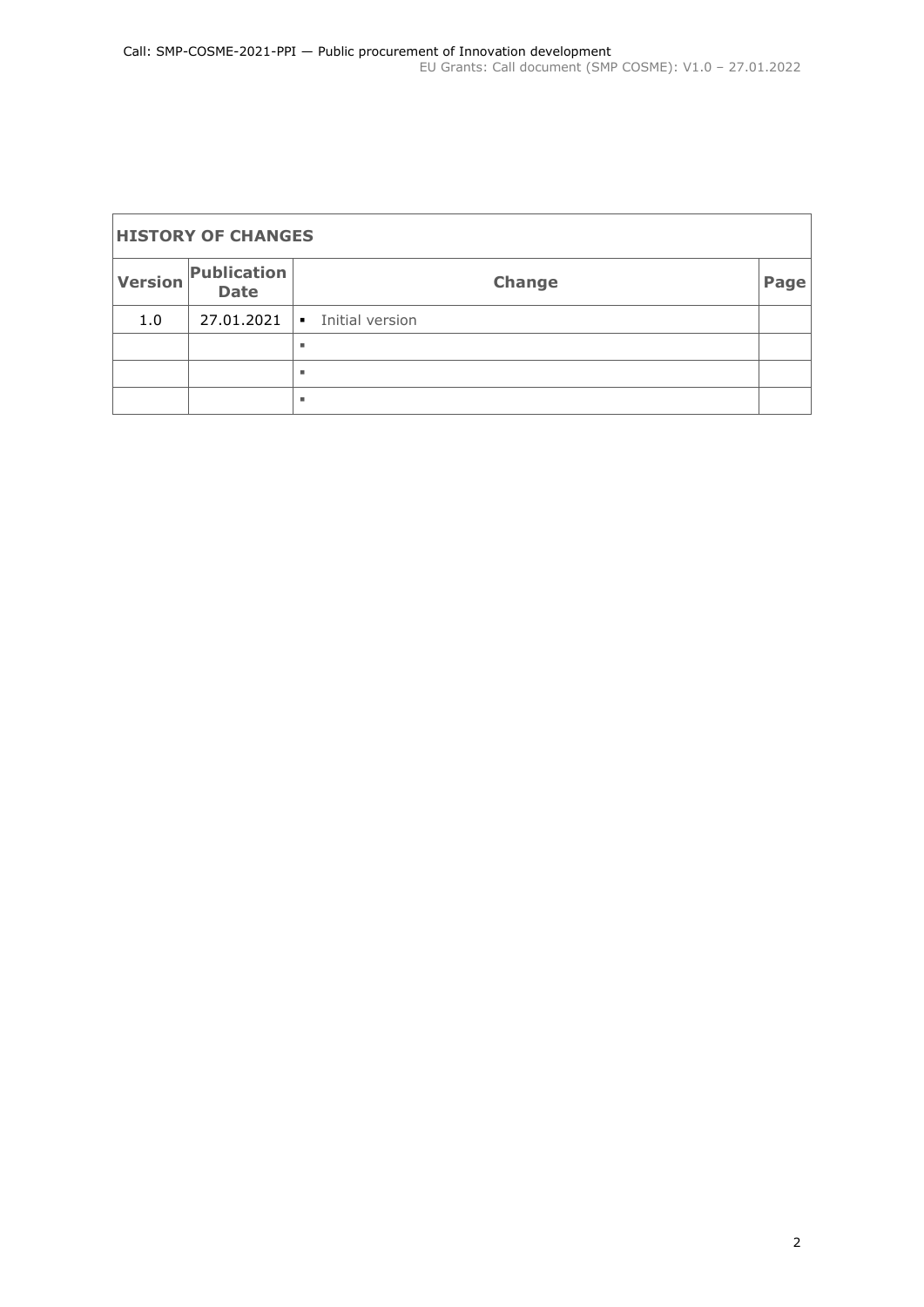

# EUROPEAN INNOVATION COUNCIL AND SMES EXECUTIVE AGENCY (EISMEA)

Department I - Innovation ecosystems, SMP / Entrepreneurship and Consumers Unit I-02 SMP / COSME pillar

# **CALL FOR PROPOSALS**

#### **TABLE OF CONTENTS**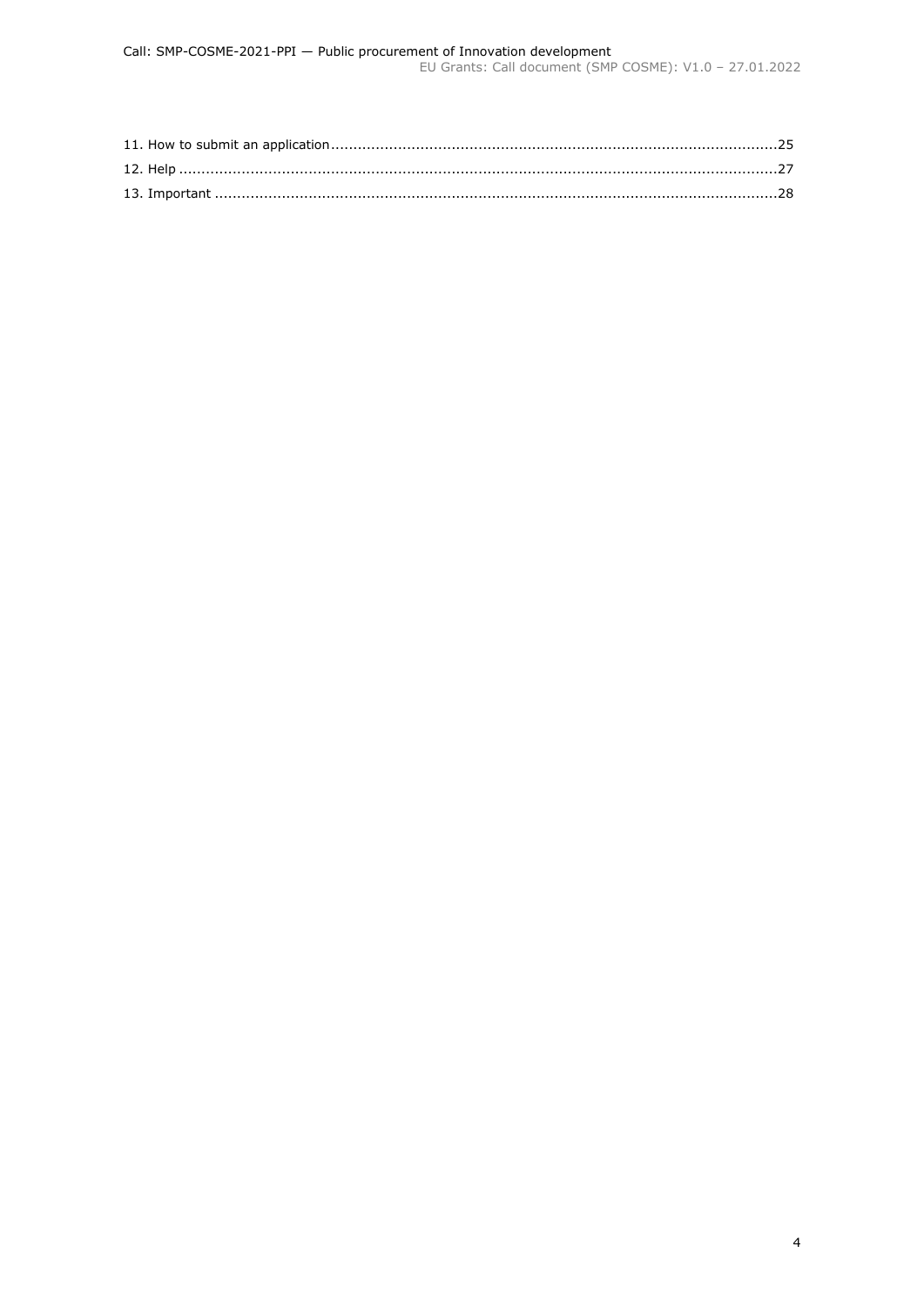## <span id="page-4-0"></span>**0. Introduction**

This is a call for proposals for EU **action grants** in the field of public procurement of innovation under the Competitiveness of Enterprises and SMEs part (COSME Pillar) of the **Single Market Programme (SMP COSME).**

The regulatory framework for this EU Funding Programme is set out in:

- Regulation 2018/1046 [\(EU Financial Regulation\)](https://eur-lex.europa.eu/legal-content/EN/ALL/?uri=CELEX:32018R1046&qid=1535046024012)
- the basic act [\(Single Market Programme](https://eur-lex.europa.eu/legal-content/EN/ALL/?uri=uriserv:OJ.L_.2021.153.01.0001.01.ENG) Regulation 2021/690<sup>1</sup>).

The call is launched in accordance with the 2021 SMP Work Programme<sup>2</sup> and will be managed by the **European Innovation Council and SMEs Executive Agency (EISMEA)** ('Agency').

The call covers the following **topic**:

#### **SMP-COSME-2021-PPI — Public procurement of Innovation**

Applicants may submit more than one proposal for different projects under the same call (and be awarded a funding for them). Organisations may participate in several proposals. BUT: if there are several proposals for very similar projects, only one application will be accepted and evaluated; the applicants will be asked to withdraw one of them (or it will be rejected).

We invite you to read the **call documentation** on the Funding & Tenders Portal Topic page carefully, and in particular this Call Document, the Model Grant Agreement, the [EU Funding & Tenders Portal Online Manual](https://ec.europa.eu/info/funding-tenders/opportunities/docs/2021-2027/common/guidance/om_en.pdf) and the [EU Grants AGA](https://ec.europa.eu/info/funding-tenders/opportunities/docs/2021-2027/common/guidance/aga_en.pdf) — Annotated [Grant Agreement.](https://ec.europa.eu/info/funding-tenders/opportunities/docs/2021-2027/common/guidance/aga_en.pdf)

These documents provide clarifications and answers to questions you may have when preparing your application:

- the Call Document outlines the:
	- background, objectives, scope, activities that can be funded and the expected results (sections 1 and 2)
	- timetable and available budget (sections 3 and 4)
	- admissibility and eligibility conditions, criteria for financial and operational capacity and exclusion (sections 5, 6 and 7)
	- evaluation and award procedure (section 8)
	- award criteria (section 9)

<sup>-</sup>1 Regulation (EU) 2021/690 of the European Parliament and of the Council of 28 April 2021 establishing a programme for the internal market, competitiveness of enterprises, including small and medium-sized enterprises, the area of plants, animals, food and feed, and European statistics (Single Market Programme) and repealing Regulations (EU) No 99/2013, (EU) No 1287/2013, (EU) No 254/2014 and(EU) No 652/2014 (OJ L 153, 3.5.2021, p.1).

<sup>2</sup> Annex II to Commission Implementing Decision C(2021) 3046 final of 06.05.2021 concerning the adoption of the work programme for 2021-2024 and the financing decision for the implementation of the Single Market Programme (SMP – COSME Pillar), as last amended by Commission Implementing Decision C(2021)6940 of 29.9.2021.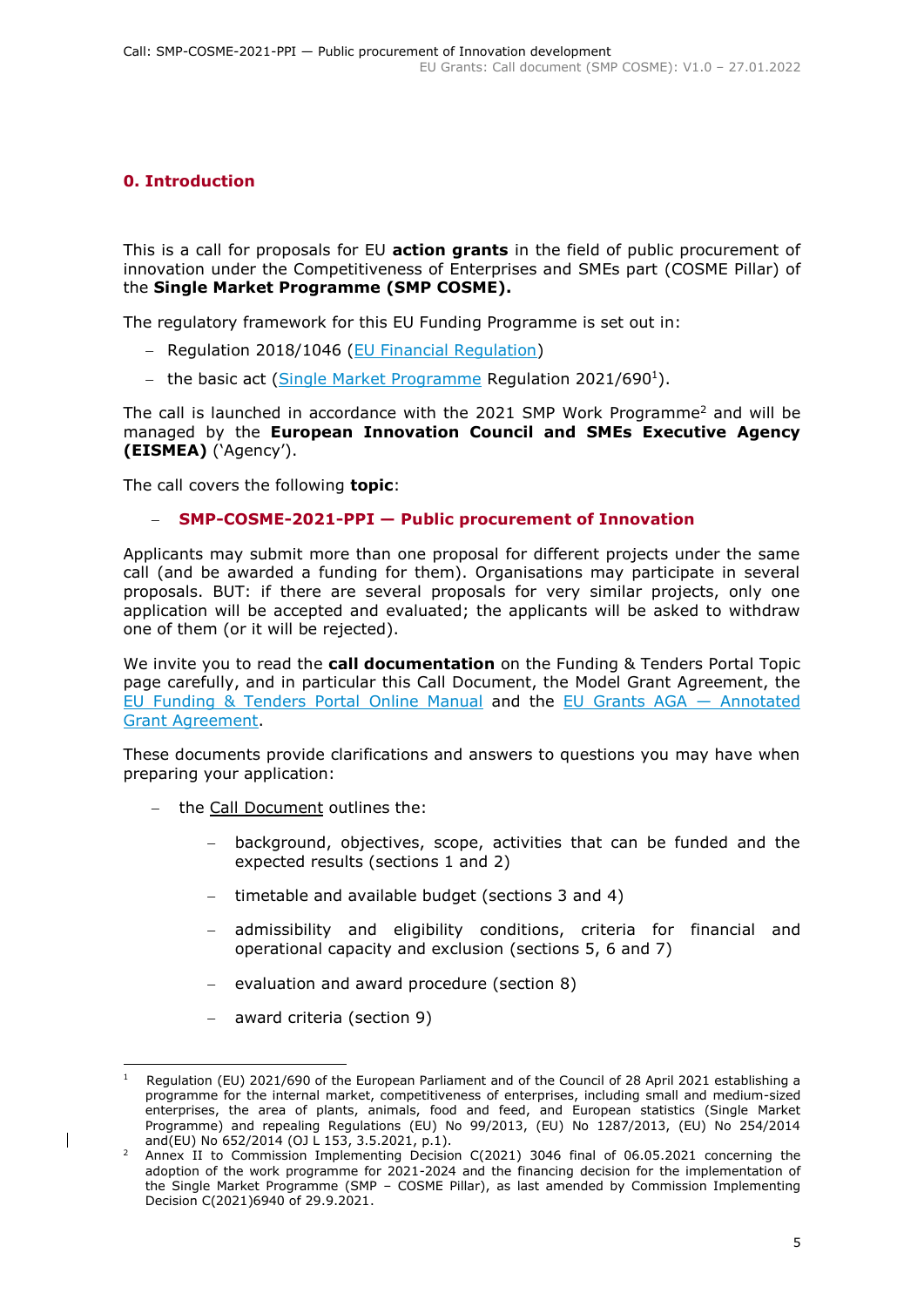- legal and financial set-up of the Grant Agreements (section 10)
- how to submit an application (section 11)
- the Online Manual outlines the:
	- procedures to register and submit proposals online via the EU Funding & Tenders Portal ('Portal')
	- recommendations for the preparation of the application
- $-$  the  $AGA Annotated Grant Agreement contains:$ 
	- detailed annotations on all the provisions in the Grant Agreement you will have to sign in order to obtain the grant *(including cost eligibility, payment schedule, accessory obligations, etc)*.

You are also encouraged to visit the **[EISMEA](https://eismea.ec.europa.eu/programmes/single-market-programme/support-smes_en)** website to consult the list of projects funded previously.

## <span id="page-5-0"></span>**1. Background**

The public procurement of innovation is the flywheel for delivering public value within our democratic system. At the same time the European Union is charting a strategic path to become the first climate-neutral continent by 2050, grasping the opportunities of the digital age, building an economy that works for people, promoting the European way of life, strengthening our unique brand of responsible global leadership, and nurturing protecting our democracy.<sup>3</sup>

The Commission has the objective to pull up the internal market through innovations. The Commission wants to stimulate markets towards a more competitive, digital, greener and social economy. The COVID-crisis has made the steering towards this economy more urgent. The Commission sees public buyers such as cities, regions, hospitals, central purchasing bodies, utilities and such other, as important partners in this journey. Through the public procurement initiatives from these public buyers, the public sector can play a large role in achieving these objectives.

Furthermore, the public sector can play a large role in helping companies, and in particular SMEs, to overcome a well-known market failure: finding a first group of customers for their innovative products and services. Innovation is constrained by a 'chicken or egg problem,' whereby suppliers will often wait until there is a demonstrated demand before they develop new solutions, while at the same time the potential buyers are waiting to see a new product or service enjoying some success in the market before they will risk buying it themselves<sup>4</sup>. In this way, the public sector/public buyers become early adopters of innovative solutions for the public sector that are not yet available on large scale commercial basis. Moreover, by combining their purchasing power they can act as important launching customers of

<sup>-</sup><sup>3</sup> [2021 Strategic Foresight Report | European Commission \(europa.eu\).](https://ec.europa.eu/info/strategy/strategic-planning/strategic-foresight/2021-strategic-foresight-report_en)

<sup>4</sup> Ten Cate, A., Harris, J., Shugars, J. and Westling, H. (1998): Technology Procurement as a Market Transformation Tool. http://www1.eere.energy.gov/femp/pdfs/techproc.pdf.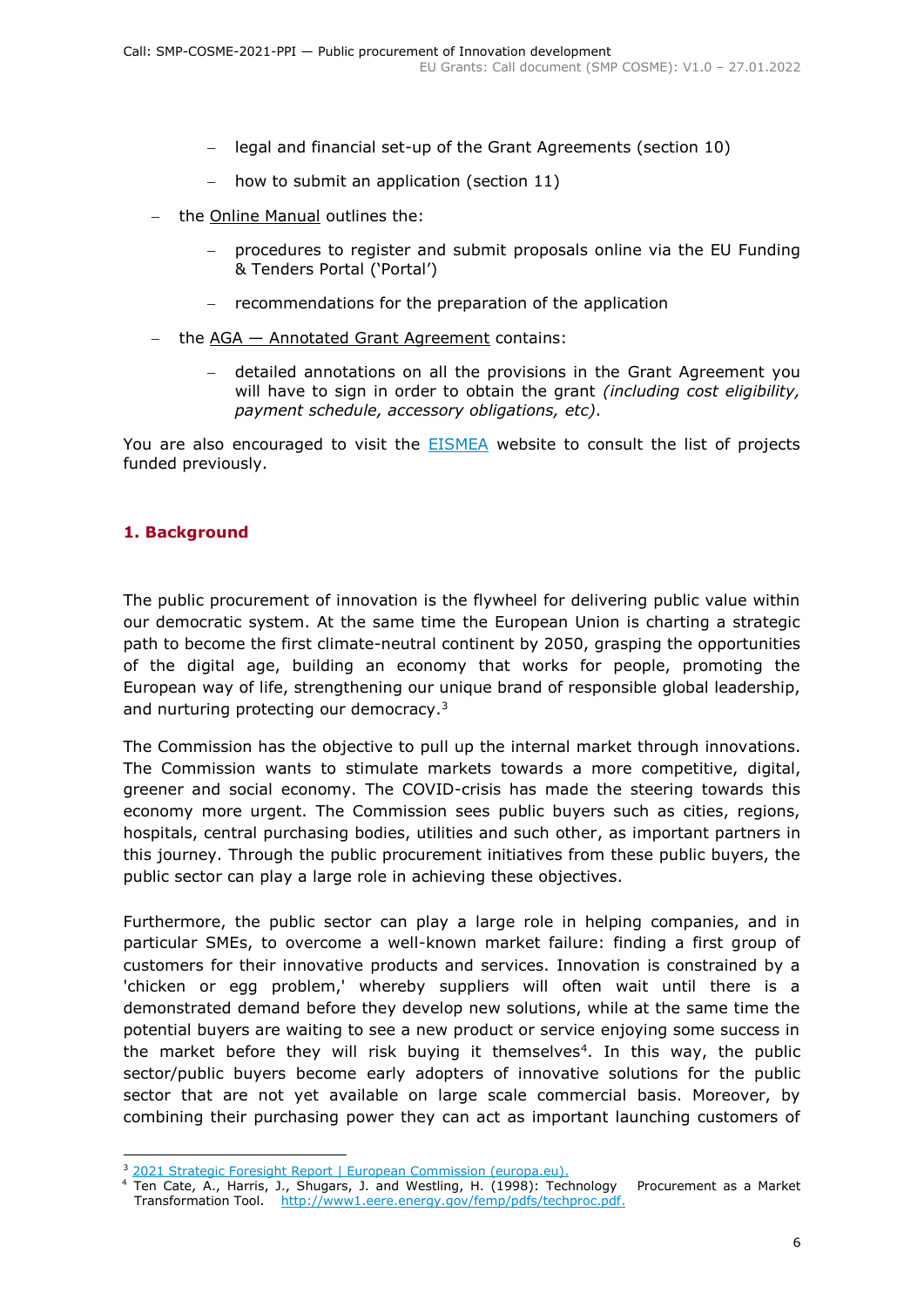SMEs for new products or services that are launched through a procurement of innovation.

The public procurement of innovation (PPI) broadly refers to any public procurement that represents one or both of the following aspects:

- 1. buying the process of innovation
- 2. buying the outcomes of innovation.

The Public Procurement Directives (2014) support the ambitions, as they offer methods, tools and regulations to procure innovation and to do this in a collaborative fashion. However, the innovation cannot be initiated by the procurement officers isolated from the rest of the public organisation. Procurers and legal officers cannot do it by themselves by only professionalising the procurement function. Contracting authorities cannot procure innovation without looking at methodology and processes of the entire organisation. This needs political will and the support of higher management in the respective organisations. It needs an increase of collaboration among buying organisations to be able to share costs and resources. Collaboration in itself has a dynamic of speeding up changes that will impact these objectives.

With this funding, the Commission is aiming to stimulate contracting authorities to move along the shared strategic path and so boost the EU's strategic autonomy towards 2050, changing procurement culture and create an organisation culture within which context the procurement of innovation can speed up the impact on the policy objectives.

Collaborate procurement action is not only focussed on the procurement of the innovative solution, but is also contributing to creating societal value - solution offered contributes positively to societal challenges, improves public services and/or the beneficiaries of public services. In these kind of ecosystem SME will flourish.

#### <span id="page-6-0"></span>**2. Objectives — Themes and priorities — Activities that can be funded — Expected impact**

## *Objectives*

The present call for proposals aims at the following general objectives (**general objectives**):

- 1. Pulling up the internal market through innovations stimulating so the transition toward a more competitive, digital, greener and social economy.
- 2. Strengthening the competitiveness and sustainability of the Union's enterprises, particularly SMEs.

In addition, the present call for proposals is targeting more specifically the following objectives (**specific objectives**):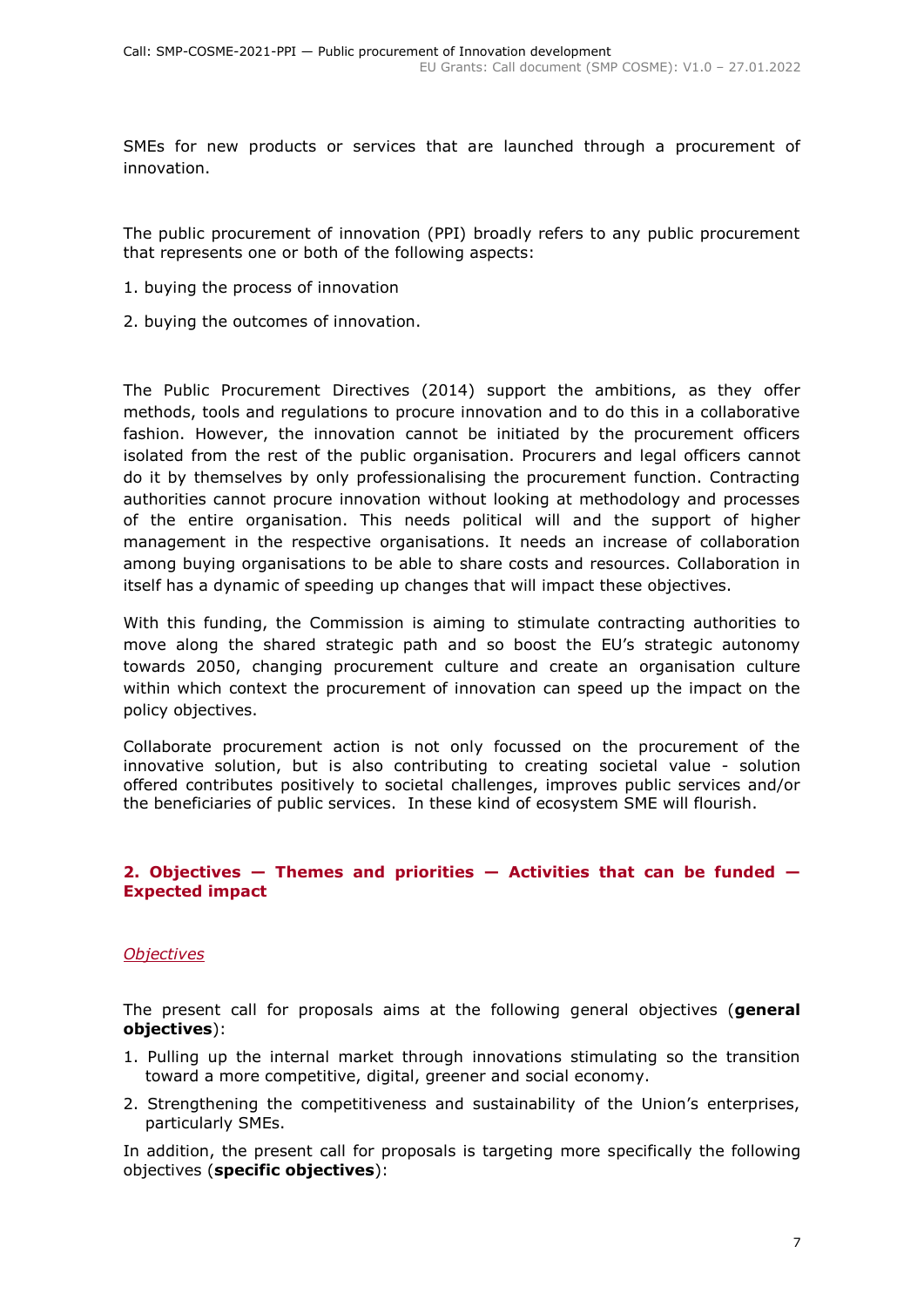- 1. Exploiting the public procurement as a tool to foster innovation in areas of strong public interest.
- 2. Creating a general positive societal value by the innovation procured/developed, in particular in the area of digital transformation, public health and green transformation.
- 3. Contributing to capacity building and knowledge transfer on public procurement of innovation - increasing the number of procurers involved in the collaborative action as actors, followers or observers and developing tools and knowledge for replication of the developed procurement of innovation.

*Themes and priorities (scope)*

This Call for Proposals aims to fund proposals for collaborative procurement of innovation that contribute to the above-mentioned general and specific objectives. The proposals must:

#### **1. Create a clear vision on an issue that needs innovation: working on innovative solutions while keeping both feet on the ground**

We want to fund proposals that lead to a clear societal innovation in the EU that works for people, has positive impact on communities, beneficiary to public services and/or the users of that public services. Therefore a strong vision on the innovation to be made is needed. What is the societal issue to be solved and how does the technology/process to be purchased contributes to that societal issue? Proposal is expected itself to be creative in subject matter and in the suggested process of tackling the societal issue, while not losing sight of the chosen solution method. The purchase of the innovative technology and/ or processes should lead to the implementation of the innovative technology and/or processes with respect to the societal issue to be tackled. We are seeking to find innovations that are not yet on a large scale commercially available, but can be if public buyers unite as a launching customer and are ready to implement the innovative technology together with the supply side, preferable SME's. As procurement of innovation in relation to the societal issue to be solved is an uncertain process, we expect a good risk management plan, identifying the risks and proposed mitigating measures to adapt the project and procurement plan accordingly if these risks realise.

#### **2. EU-Impact and SMEs: positively contributing to the ecosystems of innovation and ecosystems of SMEs in the EU**

While looking at the possible impacts of the societal innovation to be purchased from a short-term and long-term perspective, proposals are also expected to make it easy for SMEs to be involved in the procurement of the innovative solution. Currently SMEs face difficulties to be involved in public procurement as a direct beneficiary/ client of a purchasing authority. This call for proposals is intended specifically to contribute to the general objective of strengthening the competitiveness and sustainability of the Union's enterprises, particularly SMEs.

## **3. Develop critical mass on the buying side**

Individual procurements from a single purchasing body are frequently too low in critical mass for innovative companies such as SMEs to come forward with innovative solutions. Another advantage of purchasing bodies working together on the procurement of an innovative solutions is that the buyers can share the risks within the collaborative procurement and the joint use of human resources to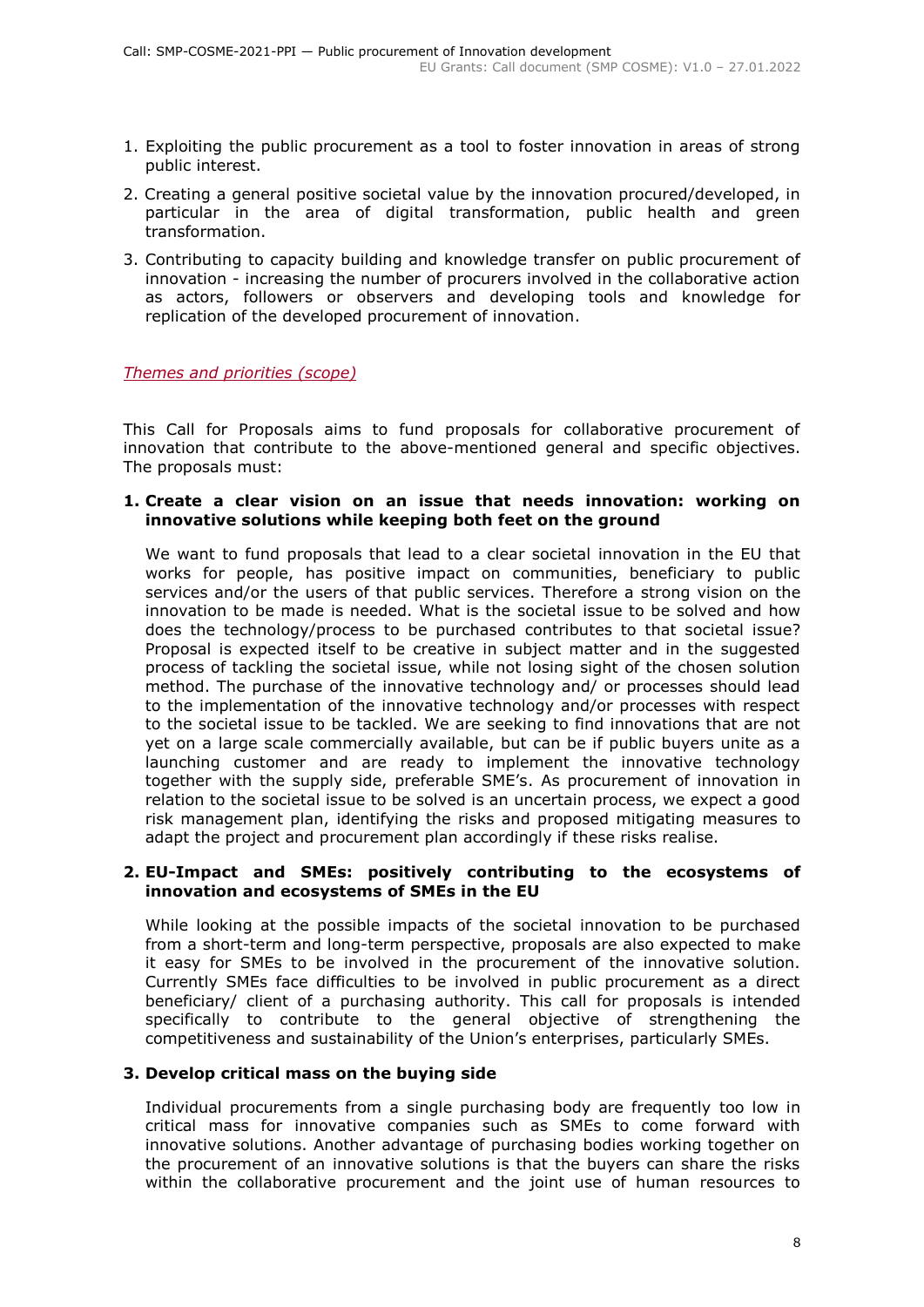manage the procurement process and possibly the phase of contract management. Proposals are expected to generate these advantages and at the same time support the development of critical mass as a public launching customer.

## **4**. **Realisation and Implementation**

Implementing the developed innovative societal solution in the organisation of the public buyers working together and thus scaling up the innovative societal solution is the most challenging part of the joint procurement initiative. The operational execution lines in each organisation of the specific public buyer do not always have the right (financial) incentives purchasing the innovative societal solution instead of the already of the shelf and commercially available solution. Proposals are expected to propose creative ways to address this organisational issue. Secondly the proposal has to provide information on who will implement the innovative solution and who will maintain it. What does this require in terms of cooperation among the public buyers and in terms of cooperation with other departments in the organisation of each specific buyer? The project is a success when the purchased innovative societal solution is actually implemented and used within the public buyers collaborating. The proposal should provide a clear view on the role of each consortium member to realise the innovative societal solution on their respective organisations, represented in the way the consortium is organised and the collaborative procurement strategy that identifies the societal issue that needs solving and the respective market analysis. By joining forces, the buyers act as launching customers for a societal solution that is near market ready and the aggregation of demand helps the societal solution to be commercialised.

#### **5. Capacity building, scalability, replicability and knowledge dissemination of the procurement of innovation**

The procurement of the innovative solution is considered to be a wider success if other public buyers not being part of the awarded consortium will be interested to replicate the procurement of the innovative solution. The objective is to take in account broader future implementation, the scalability and replication of the innovative solution and how the initial purchase can be replicated by other purchasing bodies. This will require models, instructions, trainings and other possible tools to disseminate the practice for third buyers to replicate the process.

The Commission wishes to develop further the potential of public procurement of innovation across the EU. This is possible if public buyers with practical experience of PPI can pass their knowledge to others with no or limited experience. The action will allow to build an extensive reference base for innovation procurement activities and a network of procurers, which would then be open to newcomers.

To this end, the Commission is building a collaborative digital big buyer community [\(https://big-public-buyers-community.ec.europa.eu\)](https://big-public-buyers-community.ec.europa.eu/) where public buyers in Europe can work together, develop joint knowledge and joint action, from their own initiative or by the initiative of the Commission. This digital community (platform) will be used as a communication tool for the actions the Commission undertakes to stimulate the uptake of innovation procurement in the EU bringing together relevant interested communities. The Platform will be operational by the end of 2022.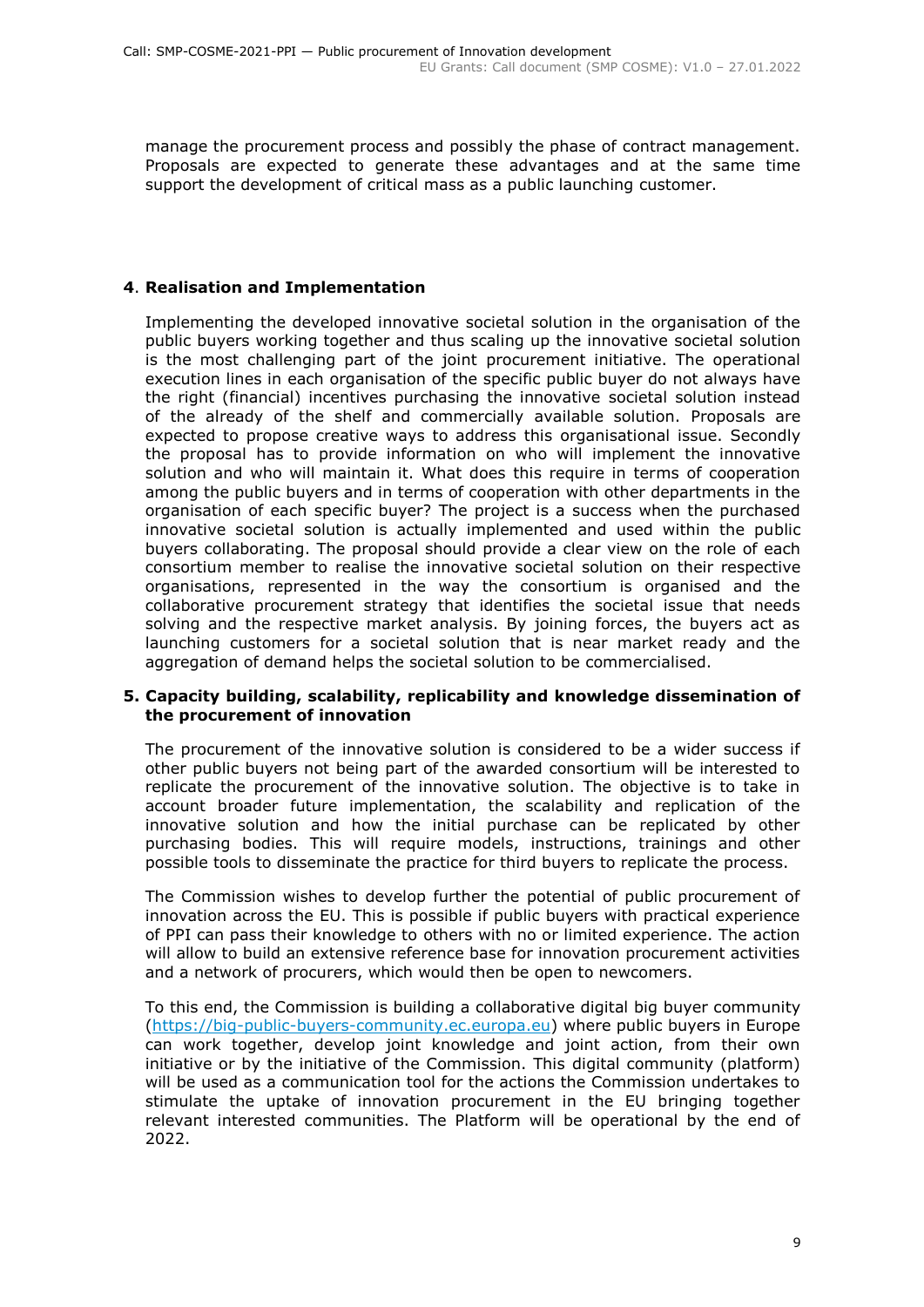## *Activities that can be funded (non-exhaustive):*

Taking into account the above themes and priorities, see below the non-exhaustive list:

- Project management and coordination of the project consortium
- Needs assessment/market research
- Developing the Tender documents (Specifications, contracts, procedure)
- Market approach (Consultation and joint engagement)
- Procurement related activities (preparation and publication of the tender, screening and evaluation costs, awarding and contract implementation)
- Dissemination and communication cost activities including making a replication model of the procurement with instructions, tips and tricks, etc.
- Activities associated with the setting up of the workshops and network, capacity building and mentoring activities

Acquisition of the innovative solutions by the public buyer is within the limit of 70 % of the total eligible project costs.

For this call for proposals 'public buyer' is to be understood as entity defined as contracting authority under national public procurement provisions transposing the EU public procurement Directives (in particular, Directives 2014/24/EU<sup>5</sup>, 2014/25/EU<sup>6</sup> and 2009/81/ $EC<sup>7</sup>$ ). Public buyers can also be entities acting on behalf of public authorities with clear delegated power to act as contracting authority (i) applying respective national public procurement act (ii) financing the purchase with public funds.

<sup>-</sup><sup>5</sup> Directive 2014/24/EU of the European Parliament and of the Council of 26 February 2014 on public procurement and repealing Directive 2004/18/EC (OJ L 94, 28.3.2014, p. 65).

<sup>6</sup> Directive 2014/25/EU of the European Parliament and of the Council of 26 February 2014 on procurement by entities operating in the water, energy, transport and postal services sectors and repealing Directive 2004/17/EC (OJ L 94, 28.3.2014, p. 243).

<sup>7</sup> Directive 2009/81/EC of the European Parliament and of the Council of 13 July 2009 on the coordination of procedures for the award of certain works contracts, supply contracts and service contracts by contracting authorities or entities in the fields of defence and security, and amending Directives 2004/17/EC and 2004/18/EC (OJ L 216, 20.8.2009, p. 76).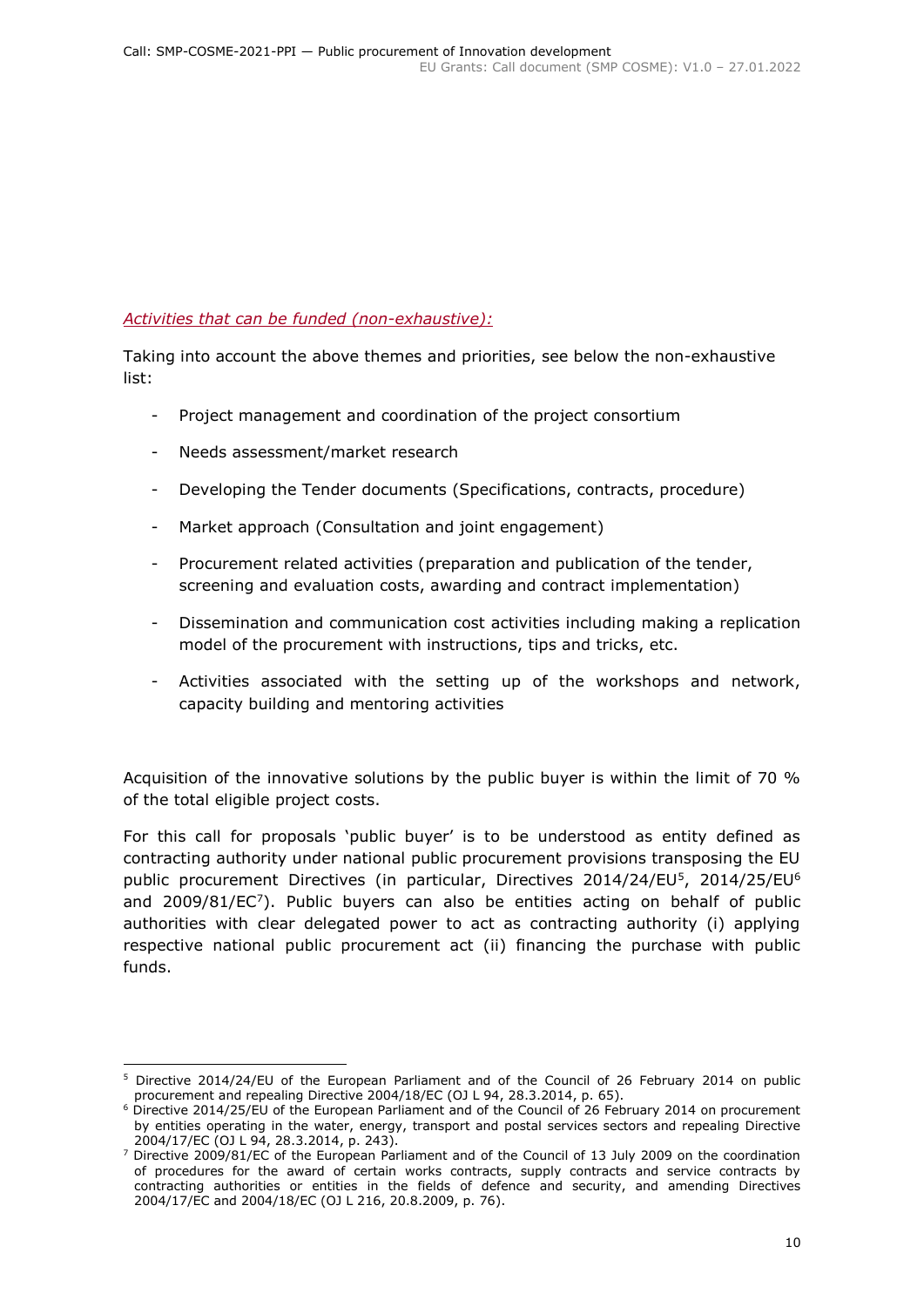Project websites: communication costs for presenting the project on the participants' websites or social media accounts are eligible; costs for *separate* project websites *are not eligible*

#### **Performance indicators**

**In their applications, the applicants shall propose a set of performance indicators.** KPI are quantifiable measure of performance of the proposed activities and results (measuring activities of market outreach, measuring the dissemination activities performance, etc.).

*Expected Impact*

**In their proposals, the applicant shall describe the impact to be generated by the action (qualitative description) and propose the respective impact indicators thereto (**such as potential of replicability, impact of innovation to the beneficiary of the innovation, etc.)

Impact shall relate to the general and specific objectives and themes and priorities as described above.

In particular, the actions proposed should create a positive impact on not only procurement of innovation as a concept, SMEs as potential suppliers, but also contribute to creating societal value - solution offered should contribute positively to societal challenges, improves public services and/or the beneficiaries of public services.

## <span id="page-10-0"></span>**3. Available budget**

The available call budget is estimated at **EUR 4 000 000**.

This budget might be increased by maximum 20% or sufficiently to fund an additional proposal, depending on the availability of additional call budget.

We plan to award two to three proposals (indicatively).

Acquisition costs of innovative solutions shall be maximum 70% of total eligible costs.

We reserve the right not to award all available funds or to redistribute them between the call priorities, depending on the proposals received and the results of the evaluation.

## <span id="page-10-1"></span>**4. Timetable and deadlines**

| Timetable and deadlines (indicative) |                 |  |  |  |
|--------------------------------------|-----------------|--|--|--|
| Call opening:                        | 27 January 2022 |  |  |  |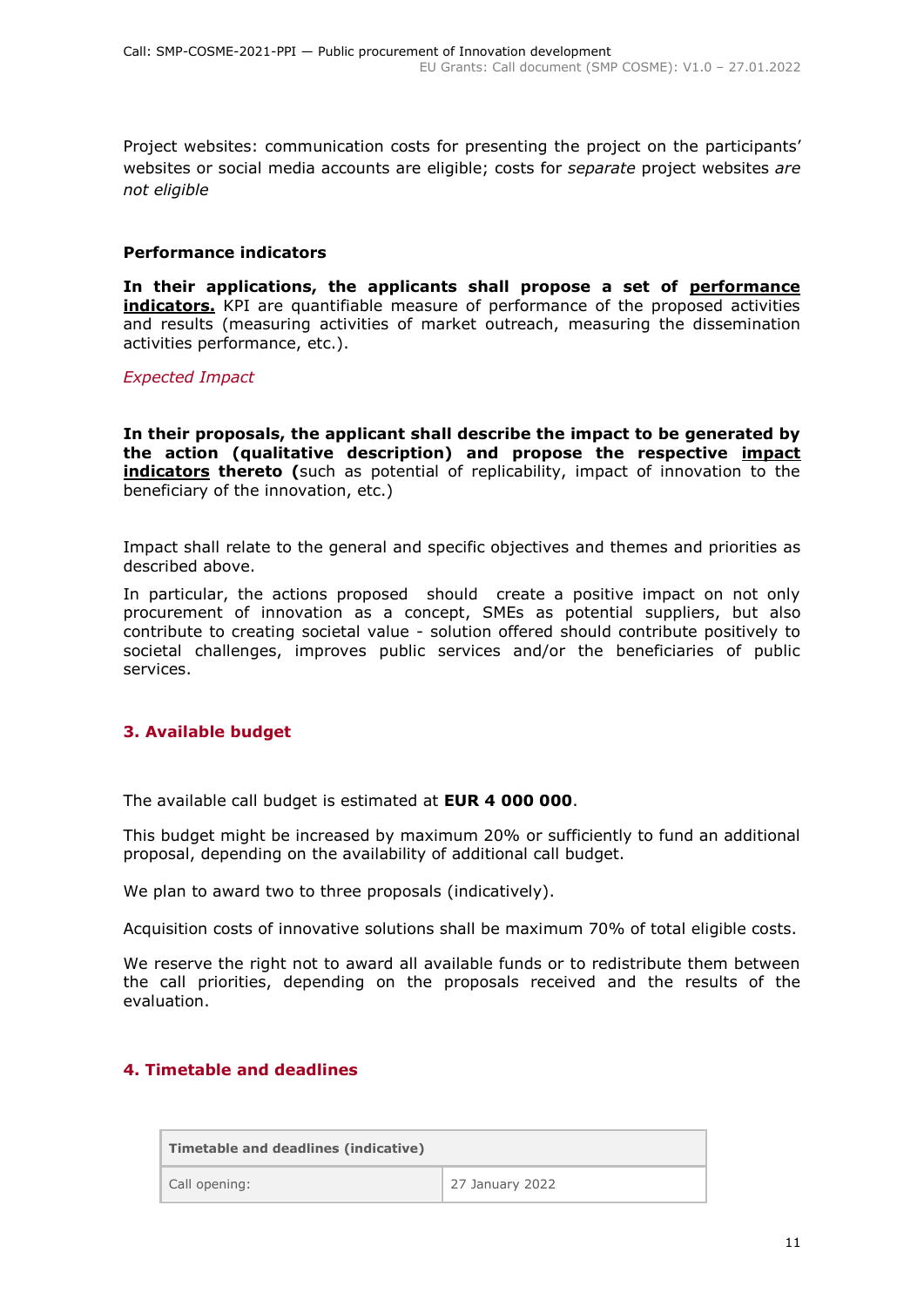| <b>Deadline for submission:</b>    | 3 May 2022 - 17:00:00 CET<br>(Brussels) |
|------------------------------------|-----------------------------------------|
| Fyaluation:                        | June - July 2022                        |
| Information on evaluation results: | August 2022                             |
| GA signature:                      | October 2022                            |

## <span id="page-11-0"></span>**5. Admissibility**

Proposals must be submitted before the **call deadline** *(see timetable section 4)*.

Proposals must be submitted **electronically** via the Funding & Tenders Portal Electronic Submission System (accessible via the Topic page in the Search Funding  $\&$ [Tenders](https://ec.europa.eu/info/funding-tenders/opportunities/portal/screen/opportunities/topic-search;freeTextSearchKeyword=;typeCodes=0,1;statusCodes=31094501,31094502,31094503;programCode=null;programDivisionCode=null;focusAreaCode=null;crossCuttingPriorityCode=null;callCode=Default;sortQuery=openingDate;orderBy=asc;onlyTenders=false;topicListKey=topicSearchTablePageState) section). Paper submissions are NOT possible.

Proposals (including annexes and supporting documents) must be submitted using

the forms provided *inside* the Submission System (**N**) NOT the documents available on the Topic page — they are only for information).

Proposals must be **complete** and contain all the requested information and all required annexes and supporting documents:

- Application Form Part A  $-$  contains administrative information about the participants (future coordinator, beneficiaries and affiliated entities) and the summarised budget for the project *(to be filled in directly online)*
- Application Form Part B contains the technical description of the project *(to be downloaded from the Portal Submission System, completed and then assembled and re-uploaded as PDF in the system)*
- **mandatory annexes and supporting documents** *(to be uploaded as PDF files/included in Part B)*:
	- detailed budget table *(mandatory excel template available in the Submission System) – to be uploaded in the slot called "Detailed budget table"*
	- CVs (short outlines) of core project team to be uploaded in the slot called "CVs"
	- description of know-how, qualifications, resources and experience in previous projects of the partners in the consortium that are not public buyers – to be uploaded in the slot called "List of previous projects"
	- document attesting the status of public buyers (contracting authority as identified in the national public procurement act) as described in the eligibility criteria – to be uploaded in the slot called "Other annexes"
	- in case of buyers acting on behalf of public authority the commitment of the public authority in whose behalf the buyer is acting to secure the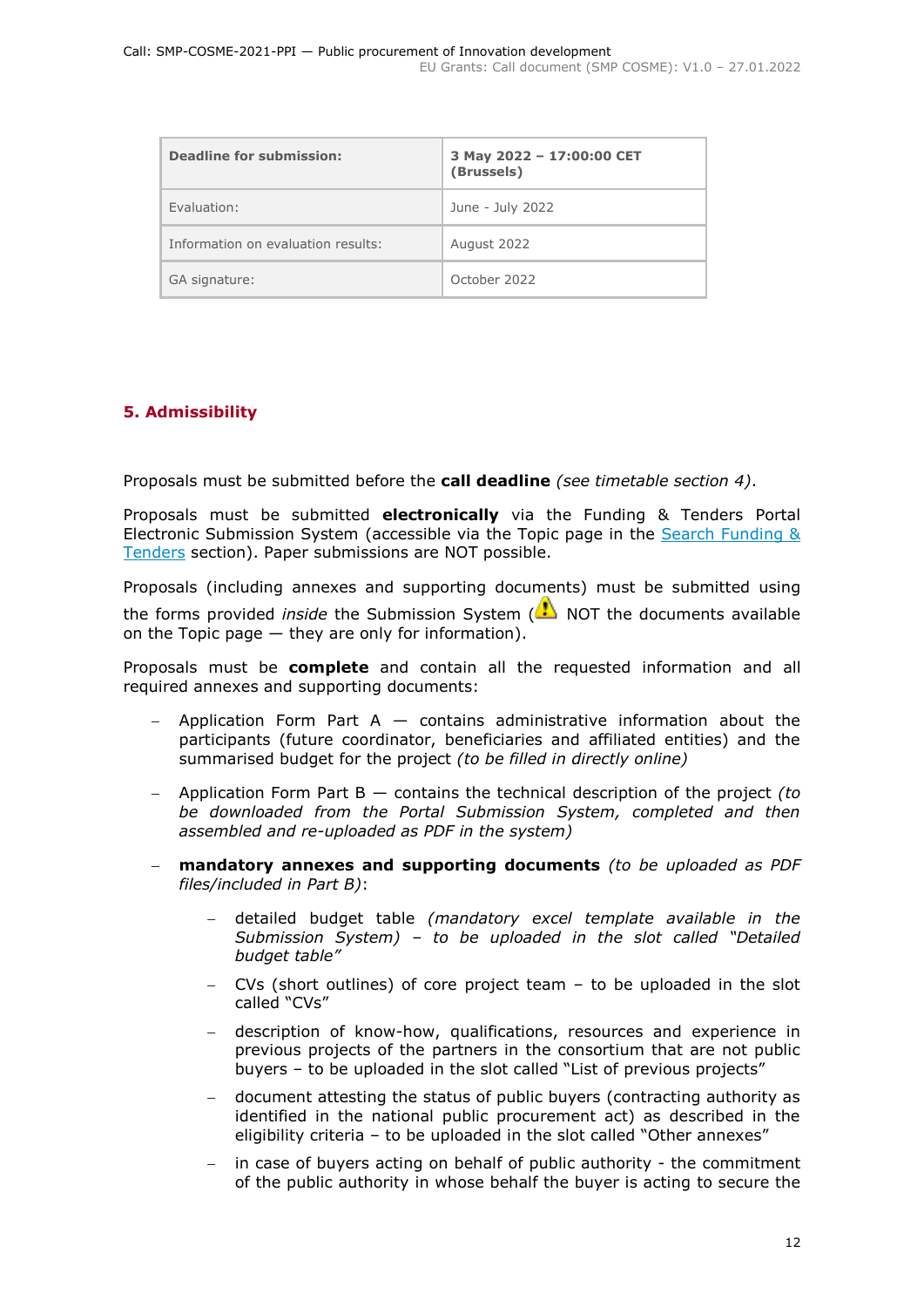funds for the purchase of the innovation - to be uploaded in the slot called "Other annexes"

Please note that the amounts entered into the summarised budget table (filled in directly online) must correspond to the amounts calculated in the detailed budget table. In case of discrepancies, the amounts in the online summarised budget table will prevail.

At proposal submission, you will have to confirm that you have the **mandate to act** for all applicants. Moreover you will have to confirm that the information in the application is correct and complete and that the participants comply with the conditions for receiving EU funding (especially eligibility, financial and operational capacity, exclusion, etc.). Before signing the grant, each beneficiary and affiliated entity will have to confirm this again by signing a declaration of honour (DoH). Proposals without full support will be rejected.

Your application must be **readable**, **accessible and printable**.

**Proposals are limited to 50 pages (Part B)** without the abovementioned mandatory annexes. Evaluators will not consider any additional pages.

You may be asked at a later stage for further documents *(for legal entity validation, financial capacity check, bank account validation, etc)*.

**For more information about the submission process (including IT aspects), consult** the [Online Manual.](https://ec.europa.eu/info/funding-tenders/opportunities/docs/2021-2027/common/guidance/om_en.pdf)

## <span id="page-12-0"></span>**6. Eligibility**

#### <span id="page-12-1"></span>*Eligible participants (eligible countries)*

In order to be eligible, the applicants (beneficiaries and affiliated entities) must:

- be legal entities (public or private bodies) be established in one of the eligible countries, i.e.:
	- EU Member State (including overseas countries and territories (OCTs))
	- listed EEA countries and countries associated to the Competitiveness and SMEs part of the Single Market Programme [\(associated countries\)](https://ec.europa.eu/info/funding-tenders/opportunities/docs/2021-2027/smp/guidance/list-3rd-country-participation_smp_en.pdf) or countries which are in ongoing negotiations for an association agreement and where the agreement enters into force before grant signature, See list: [list-3rd-country-participation\\_smp\\_en.pdf \(europa.eu\)](https://ec.europa.eu/info/funding-tenders/opportunities/docs/2021-2027/smp/guidance/list-3rd-country-participation_smp_en.pdf)

! Definition of "public buyer" - for the purpose of this Call, **public buyer** is to be understood as entity defined as contracting authority under national public procurement provisions transposing the EU public procurement Directives (in particular, Directives  $2014/24/EU^8$ ,  $2014/25/EU^9$  and  $2009/81/EC^{10}$ ). Public buyers

-

<sup>8</sup> See footnote n°5.

<sup>&</sup>lt;sup>9</sup> See footnote n°6.

<sup>&</sup>lt;sup>10</sup> See footnote n°7.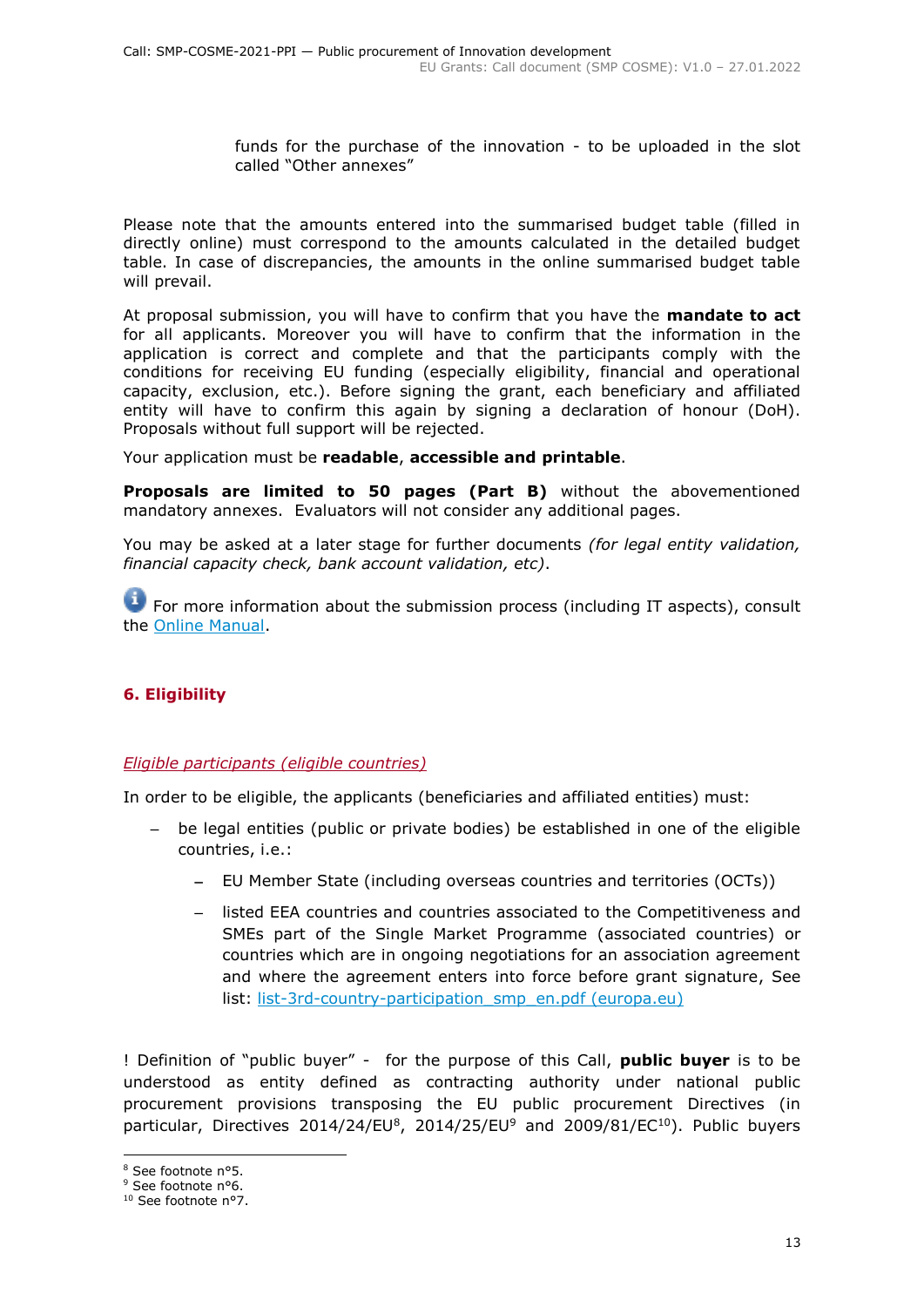can also be entities acting on behalf of public authorities with clear delegated power to act as contracting authority (i) applying respective national public procurement act (ii) financing the purchase with public funds.

Beneficiaries and affiliated entities must register in the [Participant Register](https://ec.europa.eu/info/funding-tenders/opportunities/portal/screen/how-to-participate/participant-register)  $-$  before submitting the proposal  $-$  and will have to be validated by the Central Validation Service (REA Validation). For the validation, they will be requested to upload documents showing legal status and origin.

Other entities may participate in other consortium roles, such as associated partners, subcontractors, third parties giving in-kind contributions, etc. *(see section 13)*.

## *Specific cases*

-

Natural persons — Natural persons are NOT eligible (with the exception of selfemployed persons, i.e. sole traders, where the company does not have legal personality separate from that of the natural person).

Entities without legal personality  $-$  Entities which do not have legal personality under their national law may exceptionally participate, provided that their representatives have the capacity to undertake legal obligations on their behalf, and offer guarantees for the protection of the EU financial interests equivalent to that offered by legal  $persons<sup>11</sup>$ .

EU bodies — EU bodies (with the exception of the European Commission Joint Research Centre) can NOT be part of the consortium.

Associations and interest groupings — Entities composed of members may participate

as 'sole beneficiaries' or 'beneficiaries without legal personality'<sup>12</sup>. **The Please note that** if the action will be implemented by the members, they should also participate as beneficiaries or as affiliated entities, otherwise their costs will NOT be eligible).

Countries currently negotiating association agreements — Beneficiaries from countries with ongoing negotiations *(see list above)* may participate in the call and can sign grants may participate as from the entry into force of these agreements if the negotiations are concluded before grant signature (with retroactive effect, if provided in the agreement).

EU restrictive measures — Special rules apply for certain entities *(e.g. entities subject to [EU restrictive measures](http://www.sanctionsmap.eu/) under Article 29 of the Treaty on the European Union (TEU) and Article 215 of the Treaty on the Functioning of the EU (TFEU)<sup>13</sup> and entities covered by Commission Guidelines No [2013/C 205/05](http://eur-lex.europa.eu/LexUriServ/LexUriServ.do?uri=OJ:C:2013:205:FULL:EN:PDF)<sup>14</sup>)*. Such entities are not eligible to participate in any capacity, including as beneficiaries, affiliated entities, associated partners, subcontractors or recipients of financial support to third parties (if any).

<sup>&</sup>lt;sup>11</sup> See Article 197(2)(c) EU Financial Regulation  $2018/1046$ .

<sup>&</sup>lt;sup>12</sup> For the definitions, see Articles  $187(2)$  and  $197(2)(c)$  EU Financial Regulation  $\frac{2018/1046}{c}$ .<br><sup>13</sup> Ploase note that the EU Official Journal contains the official list and in case of conflic

Please note that the EU Official Journal contains the official list and, in case of conflict, its content prevails over that of the [EU Sanctions Map.](http://www.sanctionsmap.eu/)

<sup>&</sup>lt;sup>14</sup> Commission guidelines No  $\frac{2013}{C}$  205/05 on the eligibility of Israeli entities and their activities in the territories occupied by Israel since June 1967 for grants, prizes and financial instruments funded by the EU from 2014 onwards (OJEU C 205 of 19.07.2013, pp. 9-11).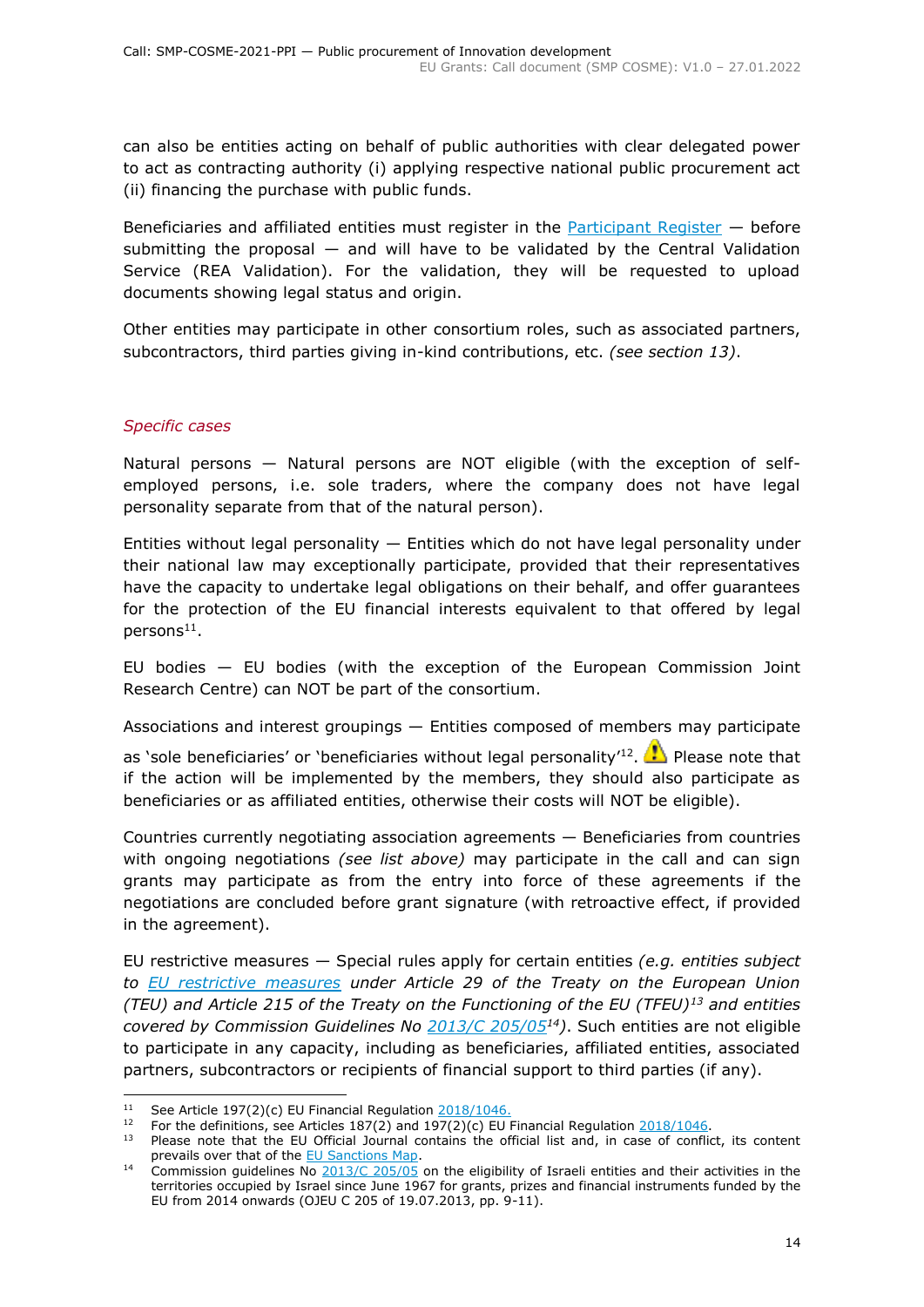# For more information, *see [Rules for Legal Entity Validation, LEAR Appointment](https://ec.europa.eu/info/funding-tenders/opportunities/docs/2021-2027/common/guidance/rules-lev-lear-fca_en.pdf)  [and Financial Capacity Assessment](https://ec.europa.eu/info/funding-tenders/opportunities/docs/2021-2027/common/guidance/rules-lev-lear-fca_en.pdf)*.

## <span id="page-14-0"></span>*Consortium composition*

Proposals must be submitted by a consortium of at least 2 applicants (beneficiaries; not affiliated entities) acting in their capacity of contracting authority (public buyer) which complies with the following conditions:

## **- minimum [2] public buyers from [2] different eligible countries that must effectively propose purchase of innovation.**

! For the purpose of this Call, **public buyer** is to be understood as entity defined as contracting authority under national public procurement provisions transposing the EU public procurement Directives (in particular, Directives 2014/24/EU<sup>15</sup>, 2014/25/EU<sup>16</sup> and 2009/81/ $EC^{17}$ ). Public buyers can also be entities acting on behalf of public authorities with clear delegated power to act as contracting authority (i) applying respective national public procurement act (ii) financing the purchase with public funds.

Other conditions:

- *Public buyers not procuring innovation can also apply as beneficiaries if covered by activities of capacity building/mentoring scheme/replication/dissemination and similar.*
- *Other legal entities can apply as beneficiaries – in particular entities supporting the core action of public procurement of innovation such as entities providing expertise on procurement of innovation to contracting authority, entities providing communication, dissemination, capacity building, training and similar expertise.*

In case of entities acting on behalf of public authorities, the following supporting documents attesting the eligibility must be submitted:

- 1. the supporting documents attesting the status of public buyers as described above (see mandatory annexes).
- 2. the commitment of the public authority on whose behalf the buyer is acting to secure the funds for the purchase would the proposal be awarded (see mandatory annexes).

## <span id="page-14-1"></span>*Eligible activities*

Eligible activities are the ones set out in section 2 above.

-

<sup>&</sup>lt;sup>15</sup> See footnote n°5.

<sup>16</sup> See footnote n°6.

<sup>&</sup>lt;sup>17</sup> See footnote n°7.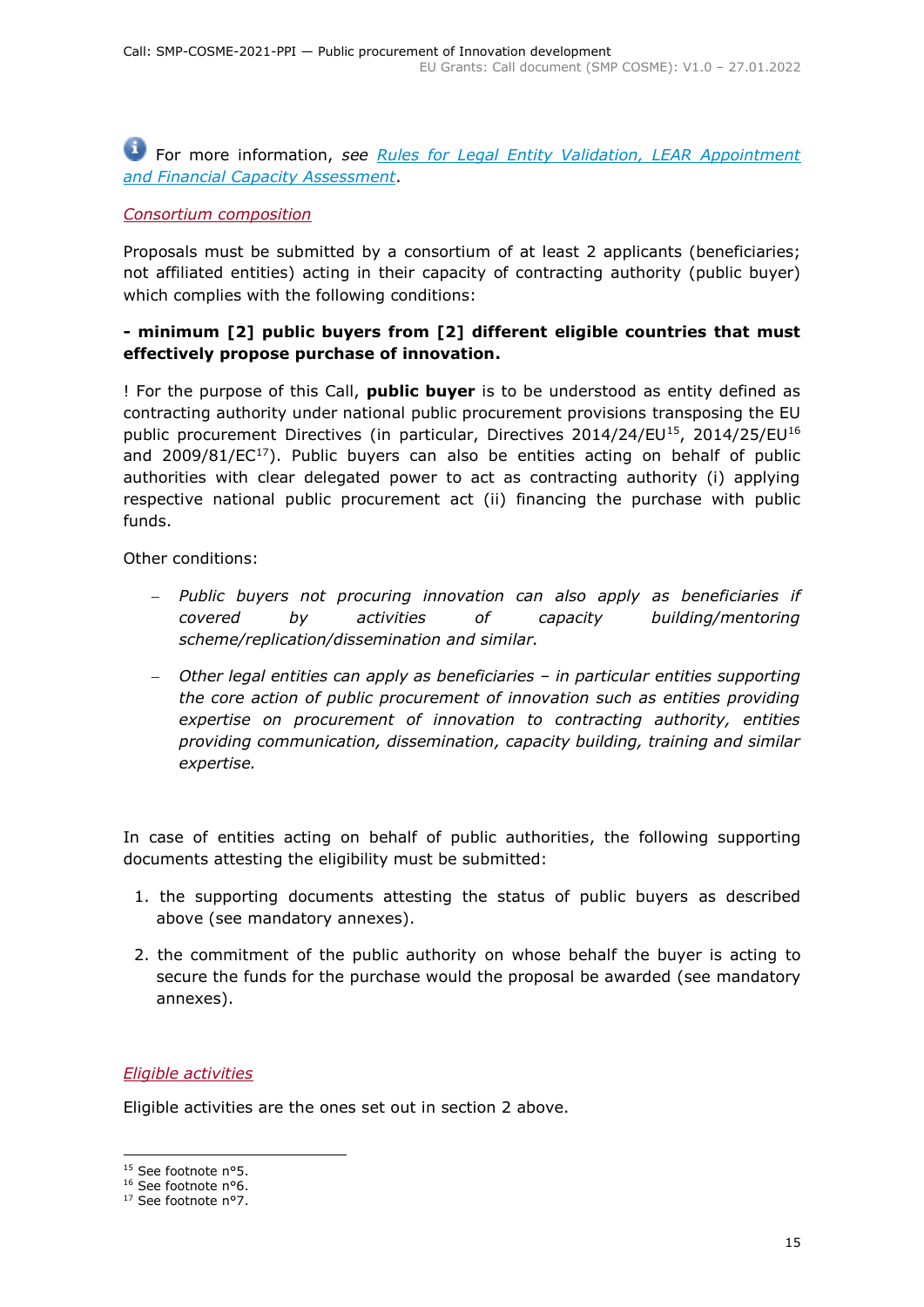Projects should take into account the results of projects supported by other EU funding programmes. The complementarities must be described in the project proposals (Part B of the Application Form).

Projects must comply with EU policy interests and priorities *(such as environment, social, security, industrial and trade policy, etc.)*.

## **Nota bene:**

Acquisition of the innovative solutions by the public buyer within the limit of 70 % of the total eligible project costs.

The entire procurement process for the innovation has to take place within the implementation period of the project - the cost for the innovation has to be incurred (invoiced and paid to the supplier) within the implementation period of the project.

Project websites: communication costs for presenting the project on the participants' websites or social media accounts are eligible; costs for *separate* project websites *are not eligible*

#### **Financial support to third parties is not allowed.**

#### <span id="page-15-0"></span>*Geographic location (target countries)*

Proposals must relate to the activities taking place in the eligible countries *(see above*).

#### <span id="page-15-1"></span>*Duration*

Projects should normally range between 24 and 48 months (extensions are possible, if duly justified and through an amendment).

**Note Bene –**The entire procurement process for the innovation has to take place within the implementation period of the project - the cost for the innovation has to be incurred (invoiced and paid to the supplier) within the implementation period of the project.

## <span id="page-15-2"></span>*Project budget*

Project budgets are expected to range around EUR 2 million per project, but this does not preclude the submission/selection of proposals requesting other amounts.

## <span id="page-15-3"></span>**7. Financial and operational capacity and exclusion**

<span id="page-15-4"></span>*Financial capacity*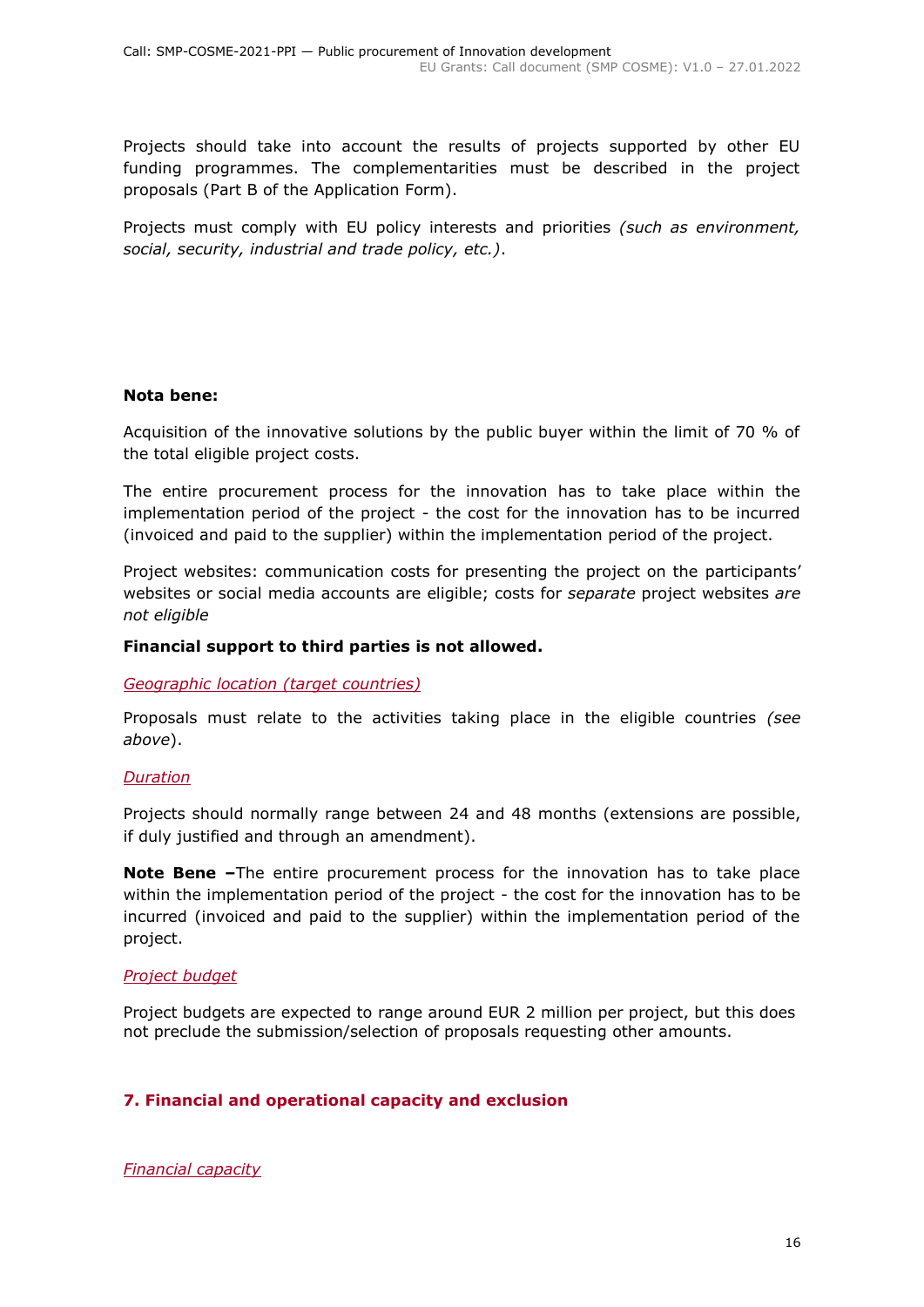Applicants must have **stable and sufficient resources** to successfully implement the projects and contribute their share. Organisations participating in several projects must have sufficient capacity to implement all these projects.

The financial capacity check will be carried out on the basis of the documents you will be requested to upload in the [Participant Register](https://ec.europa.eu/info/funding-tenders/opportunities/portal/screen/how-to-participate/participant-register) during grant preparation *(e.g. profit and loss account and balance sheet, business plan, audit report produced by an approved external auditor, certifying the accounts for the last closed financial year, etc)*. The analysis will be based on neutral financial indicators, but will also take into account other aspects, such as dependency on EU funding and deficit and revenue in previous years.

The check will normally be done for all beneficiaries, except:

- public bodies (entities established as public body under national law, including local, regional or national authorities) or international organisations
- if the individual requested grant amount is not more than EUR 60 000.

If needed, it may also be done for affiliated entities.

If we consider that your financial capacity is not satisfactory, we may require:

- further information
- an enhanced financial responsibility regime, i.e. joint and several responsibility for all beneficiaries or joint and several liability of affiliated entities *(see below, section 10)*
- $-$  prefinancing paid in instalments
- (one or more) prefinancing guarantees *(see below, section 10)*

or

- $-$  propose no prefinancing
- $-$  request that you are replaced or, if needed, reject the entire proposal.

For more information, *see Rules for [Legal Entity Validation, LEAR Appointment](https://ec.europa.eu/info/funding-tenders/opportunities/docs/2021-2027/common/guidance/rules-lev-lear-fca_en.pdf)  [and Financial Capacity Assessment](https://ec.europa.eu/info/funding-tenders/opportunities/docs/2021-2027/common/guidance/rules-lev-lear-fca_en.pdf)*.

#### <span id="page-16-0"></span>*Operational capacity*

Applicants must have the **know-how, qualifications** and **resources** to successfully implement the projects and contribute their share (including sufficient experience in projects of comparable size and nature).

This capacity will be assessed together with the 'Quality' award criterion, on the basis of the competence and experience of the applicants and their project teams, including operational resources (human, technical and other) or, exceptionally, the measures proposed to obtain it by the time the task implementation starts.

If the evaluation of the award criterion is positive, the applicants are considered to have sufficient operational capacity.

Applicants will have to show their capacity via the following information:

profiles (qualifications and experience) of the staff responsible for managing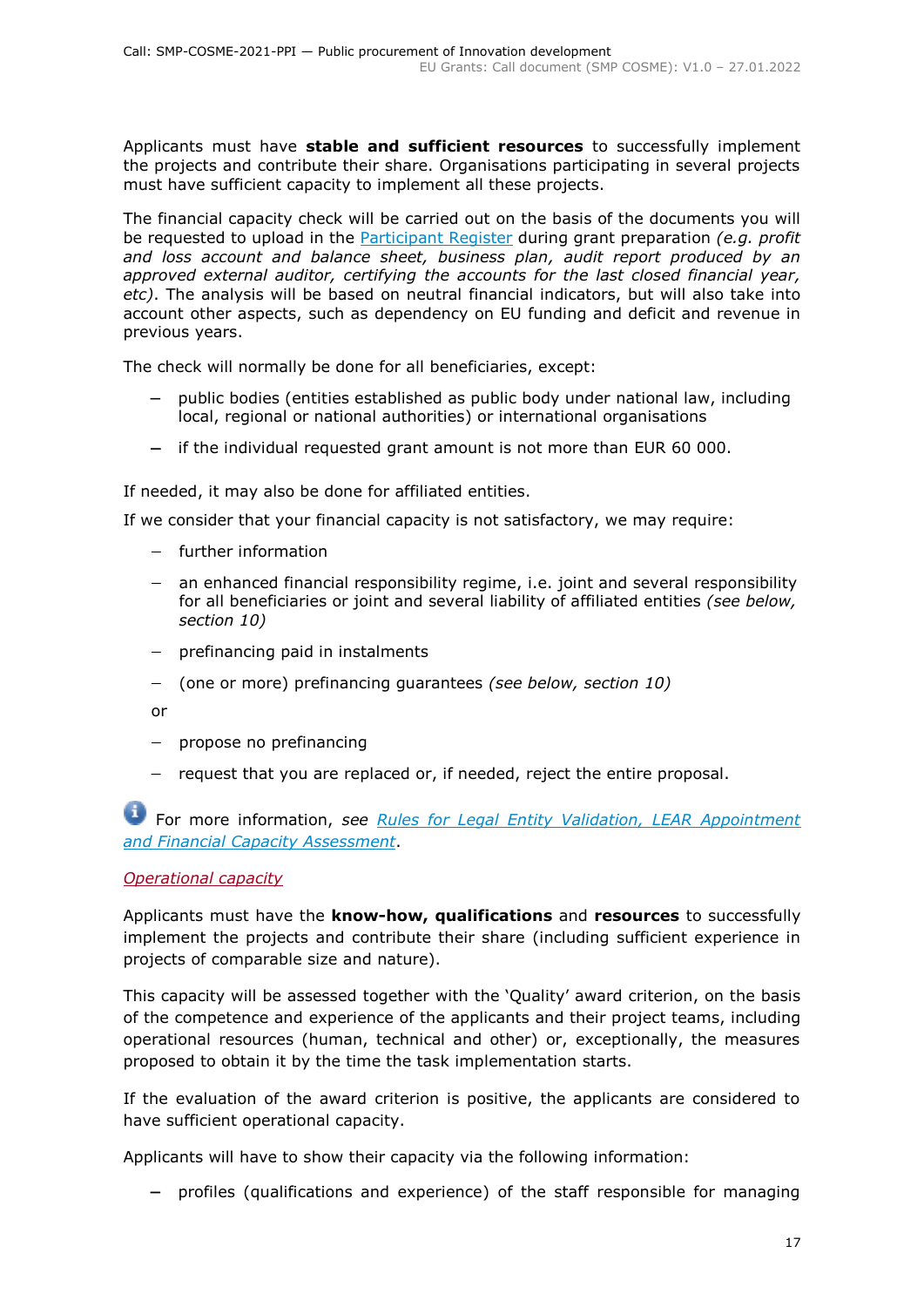and implementing the project

- description of the consortium participants
- list of previous projects (key projects for the last 4 years).

Additional supporting documents may be requested, if needed to confirm the operational capacity of any applicant.

## <span id="page-17-0"></span>*Exclusion*

Applicants which are subject to an **EU exclusion decision** or in one of the following **exclusion situations** that bar them from receiving EU funding can NOT participate<sup>18</sup>:

- bankruptcy, winding up, affairs administered by the courts, arrangement with creditors, suspended business activities or other similar procedures (including procedures for persons with unlimited liability for the applicant's debts)
- in breach of social security or tax obligations (including if done by persons with unlimited liability for the applicant's debts)
- quilty of grave professional misconduct<sup>19</sup> (including if done by persons having powers of representation, decision-making or control, beneficial owners or persons who are essential for the award/implementation of the grant*]*)
- committed fraud, corruption, links to a criminal organisation, money laundering, terrorism-related crimes (including terrorism financing), child labour or human trafficking (including if done by persons having powers of representation, decision-making or control, beneficial owners or persons who are essential for the award/implementation of the grant)
- shown significant deficiencies in complying with main obligations under an EU procurement contract, grant agreement, prize, expert contract, or similar (including if done by persons having powers of representation, decision-making or control, beneficial owners or persons who are essential for the award/implementation of the grant)
- guilty of irregularities within the meaning of Article 1(2) of Regulation No [2988/95](http://eur-lex.europa.eu/legal-content/EN/ALL/?uri=CELEX:31995R2988&qid=1501598622514) (including if done by persons having powers of representation, decision-making or control, beneficial owners or persons who are essential for the award/implementation of the grant)
- created under a different jurisdiction with the intent to circumvent fiscal, social or other legal obligations in the country of origin or created another entity with this purpose (including if done by persons having powers of representation, decision-making or control, beneficial owners or persons who are essential for the award/implementation of the grant).

Applicants will also be refused if it turns out that $20$ :

<sup>18</sup> <sup>18</sup> See Articles 136 and 141 of EU Financial Regulation  $\frac{2018/1046}{201}$ .

<sup>19</sup> Professional misconduct includes: violation of ethical standards of the profession, wrongful conduct with impact on professional credibility, false declarations/misrepresentation of information, participation in a cartel or other agreement distorting competition, violation of IPR, attempting to influence decision-making processes or obtain confidential information from public authorities to gain advantage.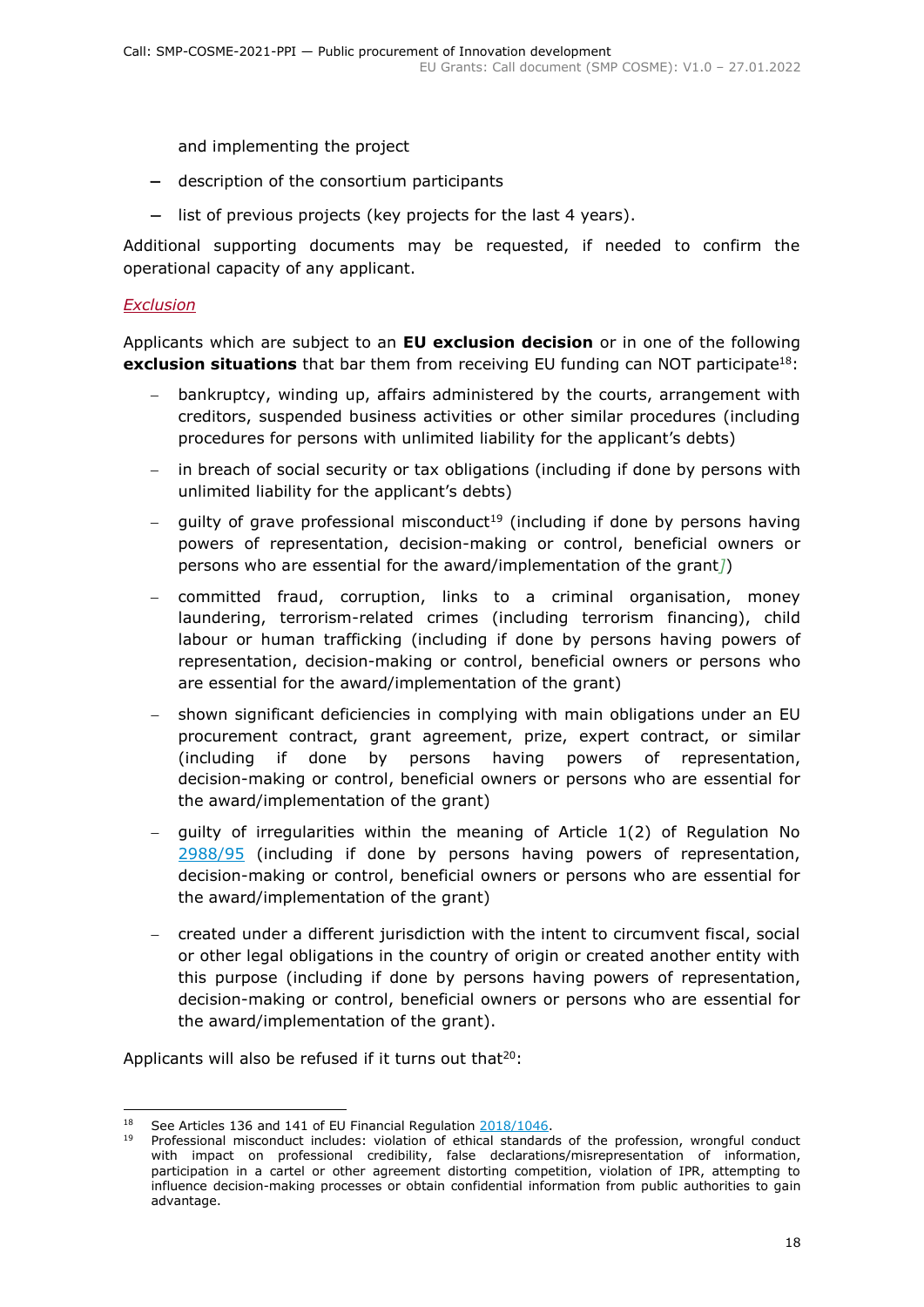- during the award procedure they misrepresented information required as a condition for participating or failed to supply that information
- they were previously involved in the preparation of the call and this entails a distortion of competition that cannot be remedied otherwise (conflict of interest).

## <span id="page-18-0"></span>**8. Evaluation and award procedure**

The proposals will have to follow the **standard submission and evaluation procedure** (one-stage submission + one-step evaluation).

An **evaluation committee** (assisted by independent outside experts) will assess all applications. Proposals will first be checked for formal requirements (admissibility, and eligibility, *see sections 5 and 6*). Proposals found admissible and eligible will be evaluated against the operational capacity and award criteria *(see sections 7 and 9)*  and then ranked according to their total scores.

For proposals with the same score (within a topic or budget envelope) a **priority order** will be determined according to the following approach:

Successively for every group of *ex aequo* proposals, starting with the highest scored group, and continuing in descending order:

- 1) Projects focusing on a theme that is not otherwise covered by higher ranked projects will be considered to have the highest priority.
- 2) The ex aequo proposals within the same topic will be prioritised according to the scores they have been awarded for the award criterion 'Relevance'. When these scores are equal, priority will be based on their scores for the criterion 'Impact'. When these scores are equal, priority will be based on their scores for the criterion 'Quality'.
- 3) If this does not allow to determine the priority, a further prioritisation can be done by considering the overall project portfolio and the creation of positive synergies between projects, or other factors related to the objectives of the call. These factors will be documented in the panel report.

All proposals will be informed about the evaluation result (**evaluation result letter**). Successful proposals will be invited for grant preparation; the other ones will be put on the reserve list or rejected.

-

<sup>&</sup>lt;sup>20</sup> See Article 141 EU Financial Regulation [2018/1046.](https://eur-lex.europa.eu/legal-content/EN/ALL/?uri=CELEX:32018R1046&qid=1535046024012)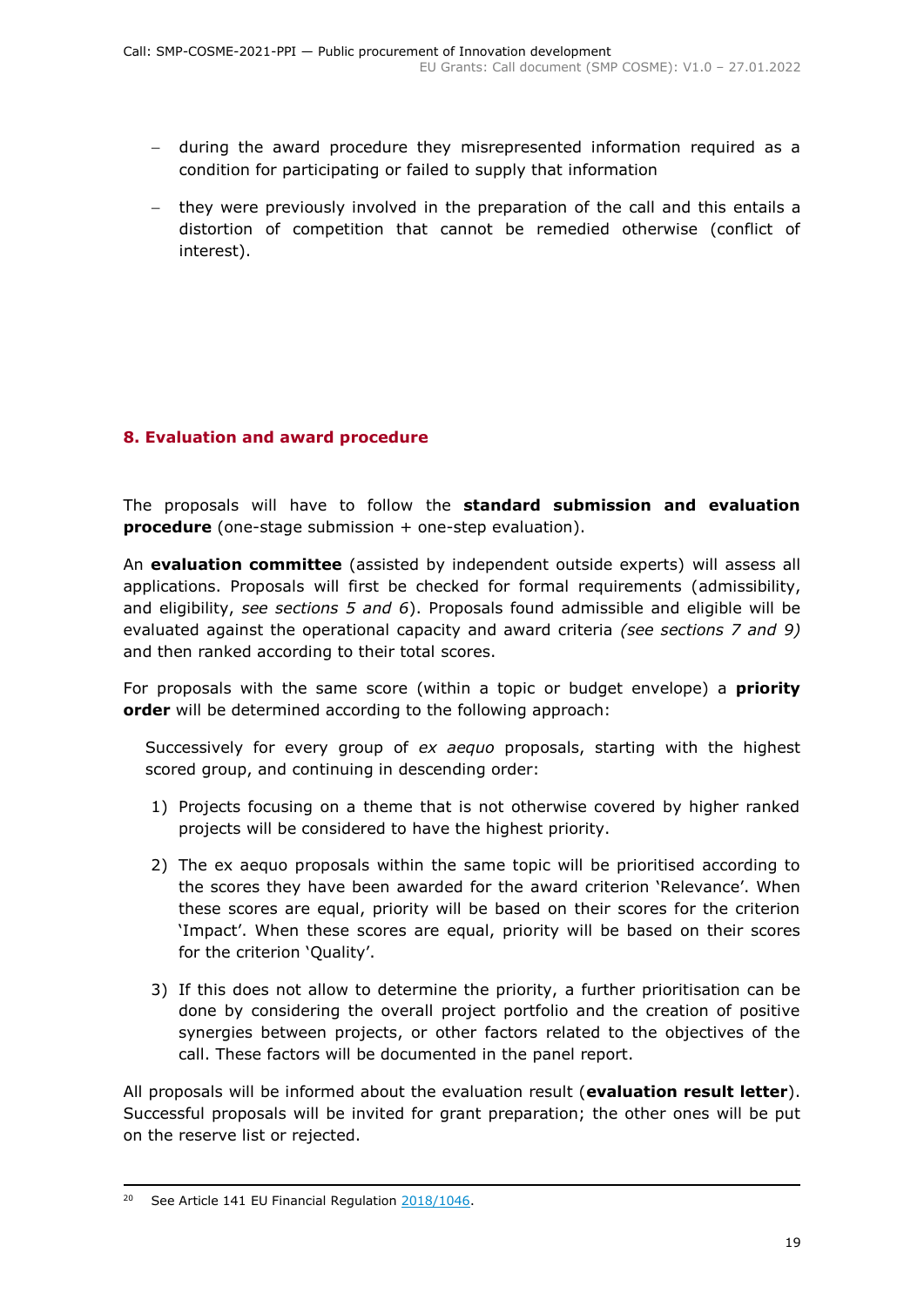$\triangle$  No commitment for funding  $-$  Invitation to grant preparation does NOT constitute a formal commitment for funding. We will still need to make various legal checks before grant award: *legal entity validation, financial capacity, exclusion check, etc*.

**Grant preparation** will involve a dialogue in order to fine-tune technical or financial aspects of the project and may require extra information from your side. It may also include adjustments to the proposal to address recommendations of the evaluation committee or other concerns. Compliance will be a pre-condition for signing the grant.

If you believe that the evaluation procedure was flawed, you can submit a **complaint** (following the deadlines and procedures set out in the evaluation result letter). Please note that notifications which have not been opened within 10 days after sending are considered to have been accessed and that deadlines will be counted from opening/access *(see also [Funding & Tenders Portal Terms and Conditions\)](https://ec.europa.eu/info/funding-tenders/opportunities/docs/2021-2027/common/ftp/tc_en.pdf)*. Please also be aware that for complaints submitted electronically, there may be character limitations.

## <span id="page-19-0"></span>**9. Award criteria**

The **award criteria** for this call are as follows:

## **1. Relevance (30 points):**

- clarity and consistency of project, objectives and planning

- extent to which the proposed action matches the themes and priorities and objectives of the call

- vision on the innovation to be procured

## **2. Implementation and Realisation:**

- **Project design and implementation (30 points):**
	- technical quality
	- logical links between the identified problems and needs and solutions proposed (logical frame concept)
	- methodology for implementing the project (concept and methodology, tasks, timetable, risks and risk management, monitoring – performance indicators)
	- cost effectiveness (sufficient/appropriate budget for proper implementation - best value for money)

## **Project team and cooperation arrangements (30 points):**

- quality of the consortium and project teams
- appropriate procedures and problem-solving mechanisms for cooperating within the project teams and consortium

## **3. Impact (10 points)**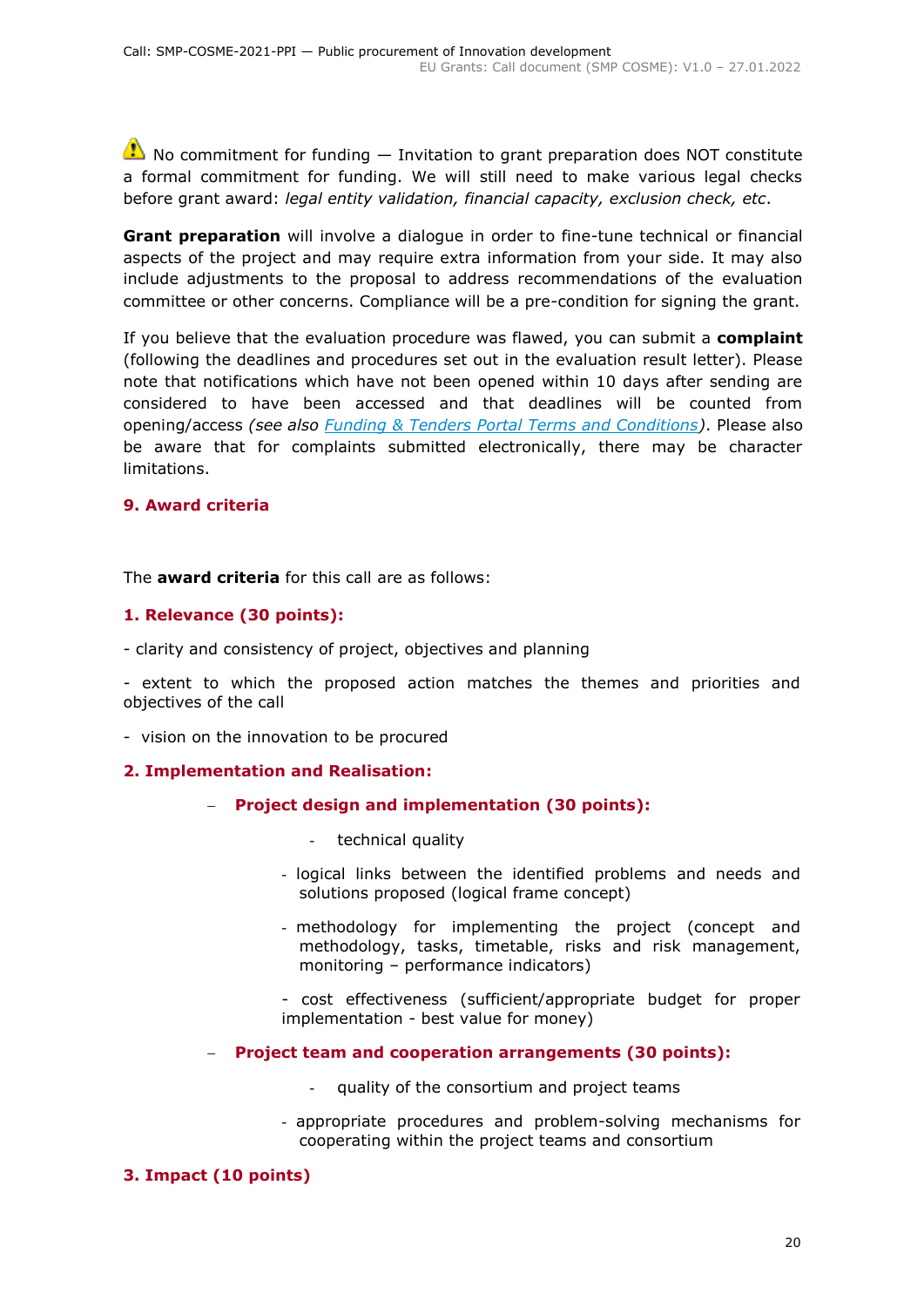- ambition and expected impact
- replicability potential
- appropriate dissemination strategy for ensuring sustainability and long-term impact
- sustainability of results after EU funding ends

| <b>Award criteria</b>                               | <b>Minimum</b><br>pass score | <b>Maximum</b><br>score |
|-----------------------------------------------------|------------------------------|-------------------------|
| Relevance                                           | 16                           | 30                      |
| Quality — Project design and implementation         | 16                           | 30                      |
| Quality - Project team and cooperation arrangements | 16                           | 30                      |
| Impact                                              | 6                            | 10                      |
| <b>Overall (pass) scores</b>                        | 70                           | 100                     |

Maximum points: 100 points.

Individual thresholds per criterion: 16/30, 16/30, 16/30 and 6/10 points.

Overall threshold: 70 points.

Proposals that pass the individual thresholds AND the overall threshold will be considered for funding — within the limits of the available call budget. Other proposals will be rejected.

## <span id="page-20-0"></span>**10. Legal and financial set-up of the Grant Agreements**

If you pass evaluation, your project will be invited for grant preparation, where you will be asked to prepare the Grant Agreement together with the EU Project Officer.

This Grant Agreement will set the framework for your grant and its terms and conditions, in particular concerning deliverables, reporting and payments.

The Model Grant Agreement that will be used (and all other relevant templates and guidance documents) can be found on [Portal Reference Documents.](https://ec.europa.eu/info/funding-tenders/opportunities/portal/screen/how-to-participate/reference-documents)

<span id="page-20-1"></span>*Starting date and project duration*

The project starting date and duration will be fixed in the Grant Agreement *(Data Sheet, point 1)*. Normally the starting date will be after grant signature. Retroactive application can be granted exceptionally for duly justified reasons  $-$  but never earlier than the proposal submission date.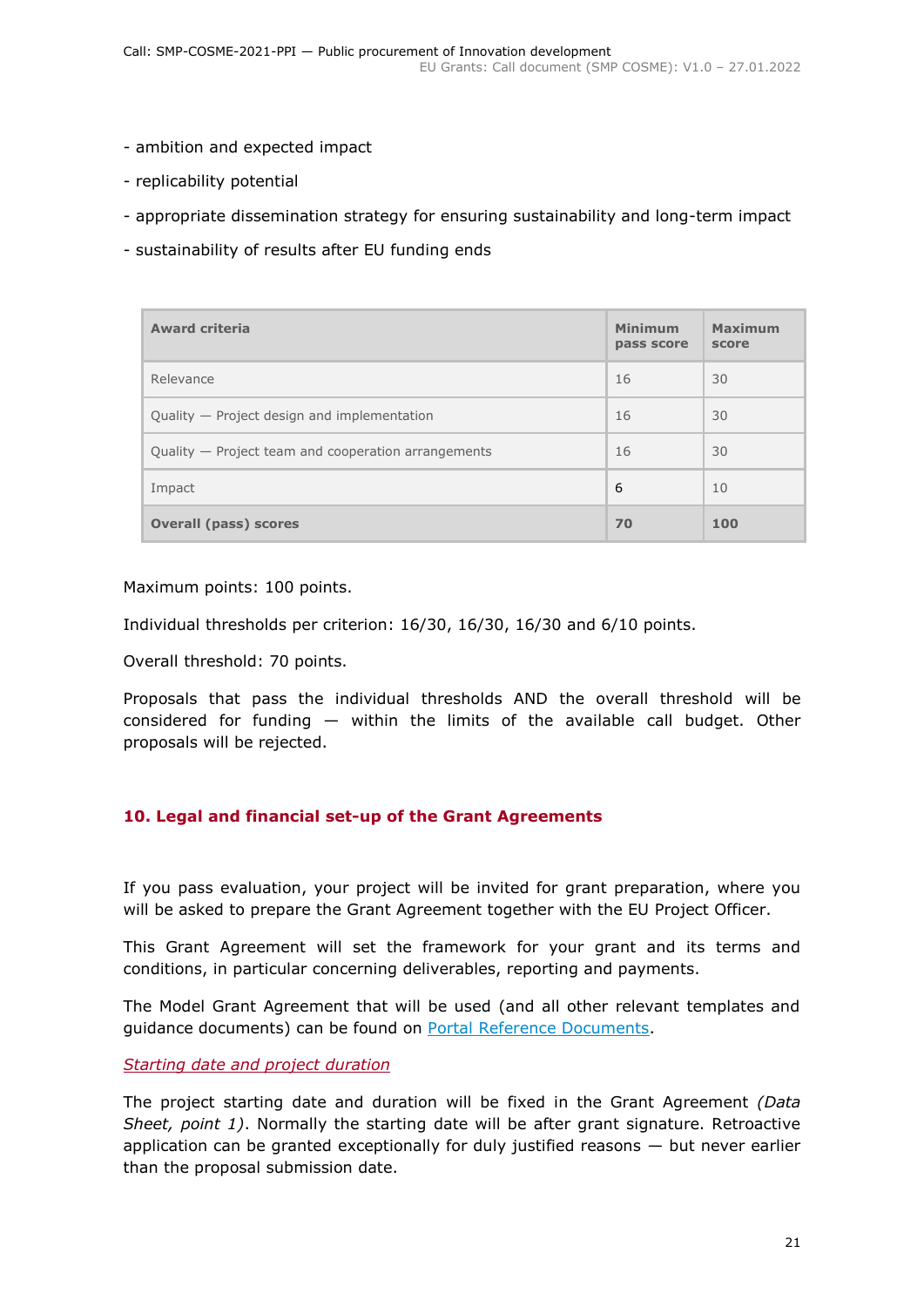Project duration: between 24 and 48 months (extensions will be possible only exceptionally, for duly justified reasons and through an amendment).

## <span id="page-21-0"></span>*Milestones and deliverables*

The milestones and deliverables for each project will be managed through the Portal Grant Management System and will be reflected in Annex 1 of the Grant Agreement.

## <span id="page-21-1"></span>*Form of grant, funding rate and maximum grant amount*

The grant parameters *(maximum grant amount, funding rate, total eligible costs, etc)* will be fixed in the Grant Agreement *(Data Sheet, point 3 and art 5)*.

Project budget (maximum grant amount): *see section 6 above*. The grant awarded may be lower than the amount requested.

The grant will be a budget-based mixed actual cost grant (actual costs, with unit cost and flat-rate elements). This means that it will reimburse ONLY certain types of costs (eligible costs) and costs that were *actually* incurred for your project (NOT the *budgeted* costs). For unit costs and flat-rates, you can charge the amounts calculated as explained in the Grant Agreement *(see art 6 and Annex 2 and 2a)*.

The costs will be reimbursed at the funding rate fixed in the Grant Agreement (**50%**).

Grants may NOT produce a profit (i.e. surplus of revenues + EU grant over costs). For-profit organisations must declare their revenues and, if there is a profit, we will deduct it from the final grant amount *(see art 22.3)*. Moreover, please be aware that the final grant amount may be reduced in case of non-compliance with the Grant Agreement *(e.g. improper implementation, breach of obligations, etc.)*.

## <span id="page-21-2"></span>*Budget categories and cost eligibility rules*

The budget categories and cost eligibility rules are fixed in the Grant Agreement *(Data Sheet, point 3, art 6 and Annex 2)*.

*Budget categories for this call:*

- A. Personnel costs
	- A.1 Employees, A.2 Natural persons under direct contract, A.3 Seconded persons
	- A.4 SME owners and natural person beneficiaries
- B. Subcontracting costs
- C. Purchase costs
	- C.1 Travel and subsistence
	- C.2 Equipment
	- C.3 Other goods, works and services
- D. Other cost categories
	- D.1 Financial support to third parties : *not applicable*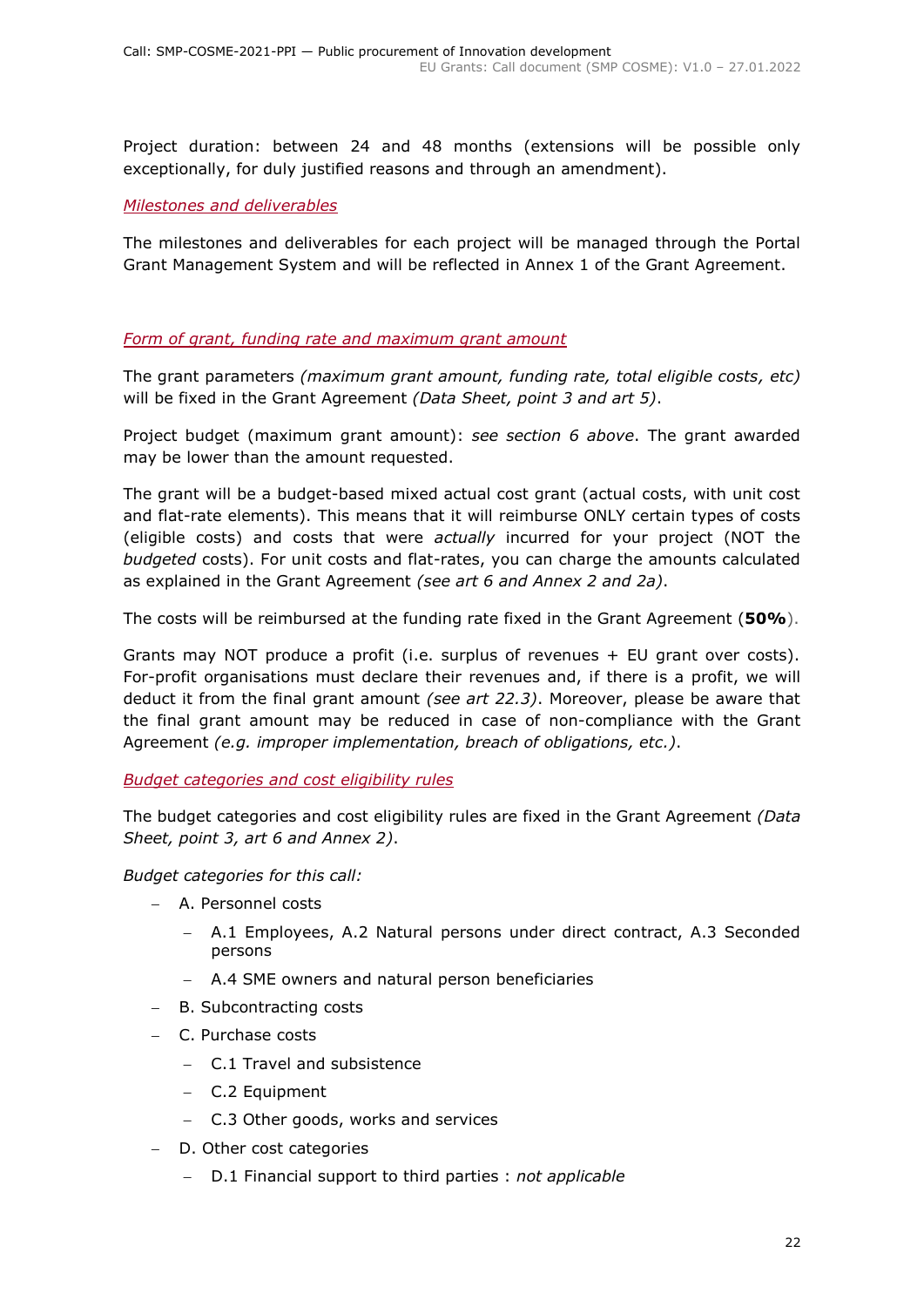- D.2 PPI Procurement costs
- E. Indirect costs

*Specific cost eligibility conditions for this call:* 

- personnel costs:
	- SME owner/natural person unit  $cost<sup>21</sup>$ : Yes
- $-$  applicable travel and subsistence unit cost<sup>22</sup>: Yes
- $-$  equipment costs: depreciation
- other cost categories:
	- costs for financial support to third parties: not allowed under this call
	- PPI procurement cost<sup>23</sup>: applicable
- indirect cost flat-rate: 7% of the eligible direct costs (categories A-D, except volunteers costs, if any)
- VAT: non-deductible VAT is eligible (but please note that since 2013 VAT paid by beneficiaries that are public bodies acting as public authority is NOT eligible)
- other:

-

- in-kind contributions for free are allowed, but cost-neutral, i.e. they cannot be declared as cost
- kick off meeting: costs for kick-off meeting organised by the granting authority are eligible (travel costs for maximum 2 persons, return ticket to Brussels and accommodation for one night) only if the meeting takes place after the project starting date set out in the Grant Agreement; the starting date can be changed through an amendment, if needed
- project websites: communication costs for presenting the project on the the participants' websites or social media accounts are eligible; costs for *separate* project websites *are not eligible*
- other ineligible costs: No

#### <span id="page-22-0"></span>*Reporting and payment arrangements*

The reporting and payment arrangements are fixed in the Grant Agreement *(Data Sheet, point 4 and art 21 and 22)*.

After grant signature, you will normally receive a **prefinancing** to start working on

<sup>&</sup>lt;sup>21</sup> Commission [Decision](https://ec.europa.eu/info/funding-tenders/opportunities/docs/2021-2027/common/guidance/unit-cost-decision-sme-owners-natural-persons_en.pdf) of 20 October 2020 authorising the use of unit costs for the personnel costs of the owners of small and medium-sized enterprises and beneficiaries that are natural persons not receiving a salary for the work carried out by themselves under an action or work programme (C(2020)7715).

<sup>&</sup>lt;sup>22</sup> Commission [Decision](https://ec.europa.eu/info/funding-tenders/opportunities/docs/2021-2027/common/guidance/unit-cost-decision-travel_en.pdf) of 12 January 2021 authorising the use of unit costs for travel, accommodation and subsistence costs under an action or work programme under the 2021-2027 multi-annual financial framework (C(2021)35).

<sup>&</sup>lt;sup>23</sup> Acquisition costs of innovative solutions shall be maximum 70% of total eligible costs.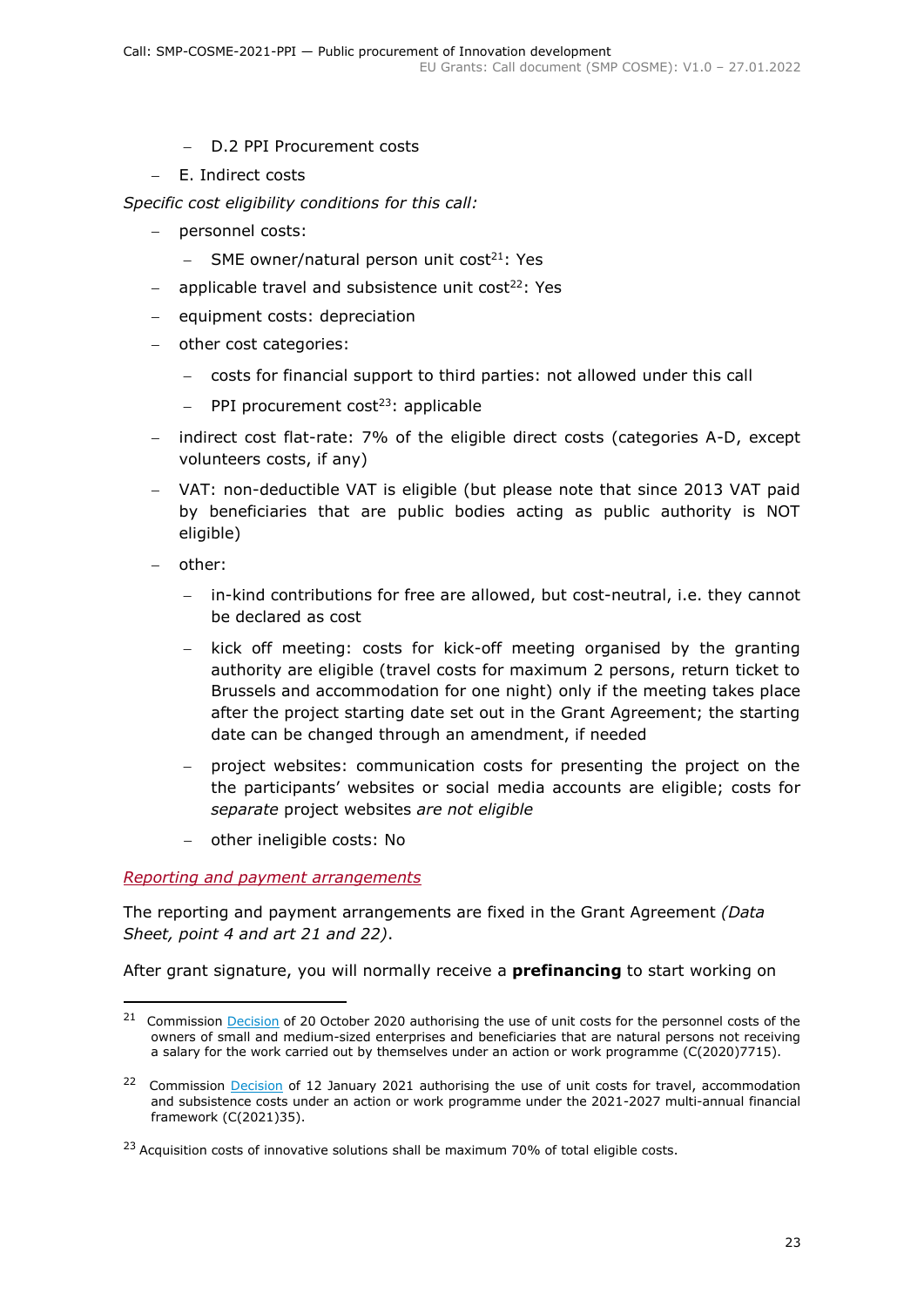the project (float of normally **50%** of the maximum grant amount; exceptionally less or no prefinancing). The prefinancing will be paid 30 days from entry into force/10 days before starting date/financial guarantee (if required) – whichever is the *latest.*

## **There will be one interim payment** (with detailed cost reporting).

**Payment of the balance**: At the end of the project, we will calculate your final grant amount. If the total of earlier payments is higher than the final grant amount, we will ask you (your coordinator) to pay back the difference (recovery).

All payments will be made to the coordinator.

Please be aware that payments will be automatically lowered if one of your consortium members has outstanding debts towards the EU (granting authority or other EU bodies). Such debts will be offset by us  $-$  in line with the conditions set out in the Grant Agreement *(see art 22)*.

Please note that you are responsible for keeping records on all the work done and the costs declared.

## <span id="page-23-0"></span>*Prefinancing guarantees*

If a prefinancing guarantee is required, it will be fixed in the Grant Agreement *(Data Sheet, point 4)*. The amount will be set during grant preparation and it will normally be equal or lower than the prefinancing for your grant.

The guarantee should be in euro and issued by an approved bank/financial institution established in an EU Member State. If you are established in a non-EU country and would like to provide a guarantee from a bank/financial institution in your country, please contact us (this may be exceptionally accepted, if it offers equivalent security).

Amounts blocked in bank accounts will NOT be accepted as financial guarantees.

Prefinancing guarantees are formally NOT linked to individual consortium members, which means that you are free to organise how to provide the guarantee amount *(by one or several beneficiaries, for the overall amount or several guarantees for partial amounts, by the beneficiary concerned or by another beneficiary, etc)*. It is however important that the requested amount is covered and that the guarantee(s) are sent to us in time to make the prefinancing (scanned copy via Portal AND original by post).

If agreed with us, the bank guarantee may be replaced by a guarantee from a third party.

The guarantee will be released at the end of the grant, in accordance with the conditions laid down in the Grant Agreement.

## <span id="page-23-1"></span>*Certificates*

Depending on the type of action, size of grant amount and type of beneficiaries, you may be requested to submit different certificates. The types, schedules and thresholds for each certificate are fixed in the grant agreement *(Data Sheet, point 4 and art 24)*.

<span id="page-23-2"></span>*Liability regime for recoveries*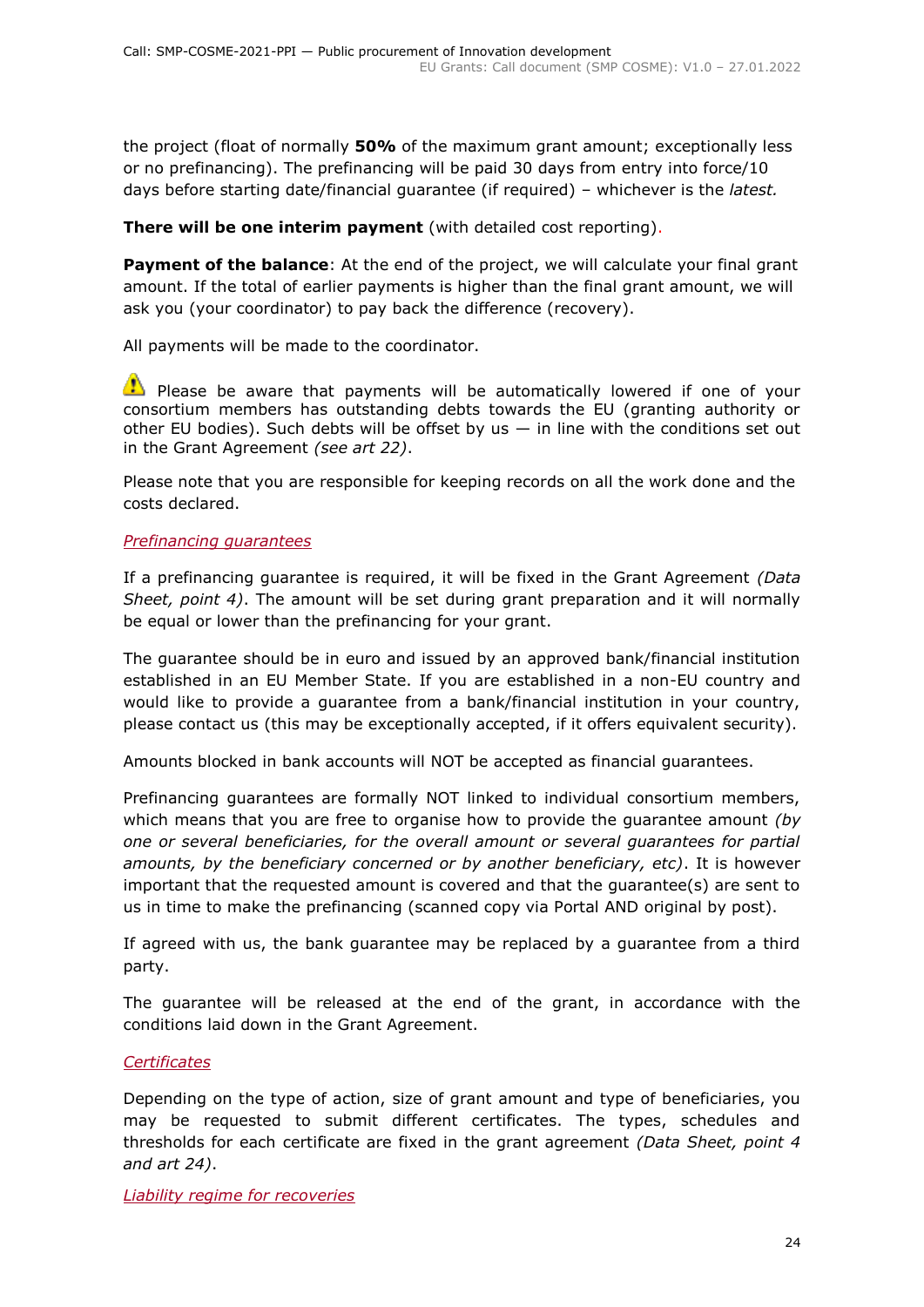The liability regime for recoveries will be fixed in the Grant Agreement *(Data Sheet point 4.4 and art 22).*

For beneficiaries, it is one of the following:

- limited joint and several liability with individual ceilings *each beneficiary up*  to their maximum grant amount
- unconditional joint and several liability *each beneficiary up to the maximum grant amount for the action*

or

individual financial responsibility — *each beneficiary only for their own debts*.

In addition, the granting authority may require joint and several liability of affiliated entities (with their beneficiary).

<span id="page-24-0"></span>*Provisions concerning the project implementation*

IPR rules: *see Model Grant Agreement (art 16 and Annex 5):*

- list of background: No
- rights of use on results: Yes
- access rights to ensure continuity and interoperability obligations: No

Communication, dissemination and visibility of funding: *see Model Grant Agreement (art 17 and Annex 5)*:

- communication and dissemination plan: Yes
- additional communication and dissemination activities: Yes

Specific rules for carrying out the action: *see Model Grant Agreement (art 18 and Annex 5):*

- specific rules for PPI Grants for Procurement: Yes

<span id="page-24-1"></span>*Other specificities*

n/a

#### <span id="page-24-2"></span>*Non-compliance and breach of contract*

The Grant Agreement (chapter 5) provides for the measures we may take in case of breach of contract (and other non-compliance issues).

For more information, *see AGA — [Annotated Grant Agreement](https://ec.europa.eu/info/funding-tenders/opportunities/docs/2021-2027/common/guidance/aga_en.pdf)*.

## <span id="page-24-3"></span>**11. How to submit an application**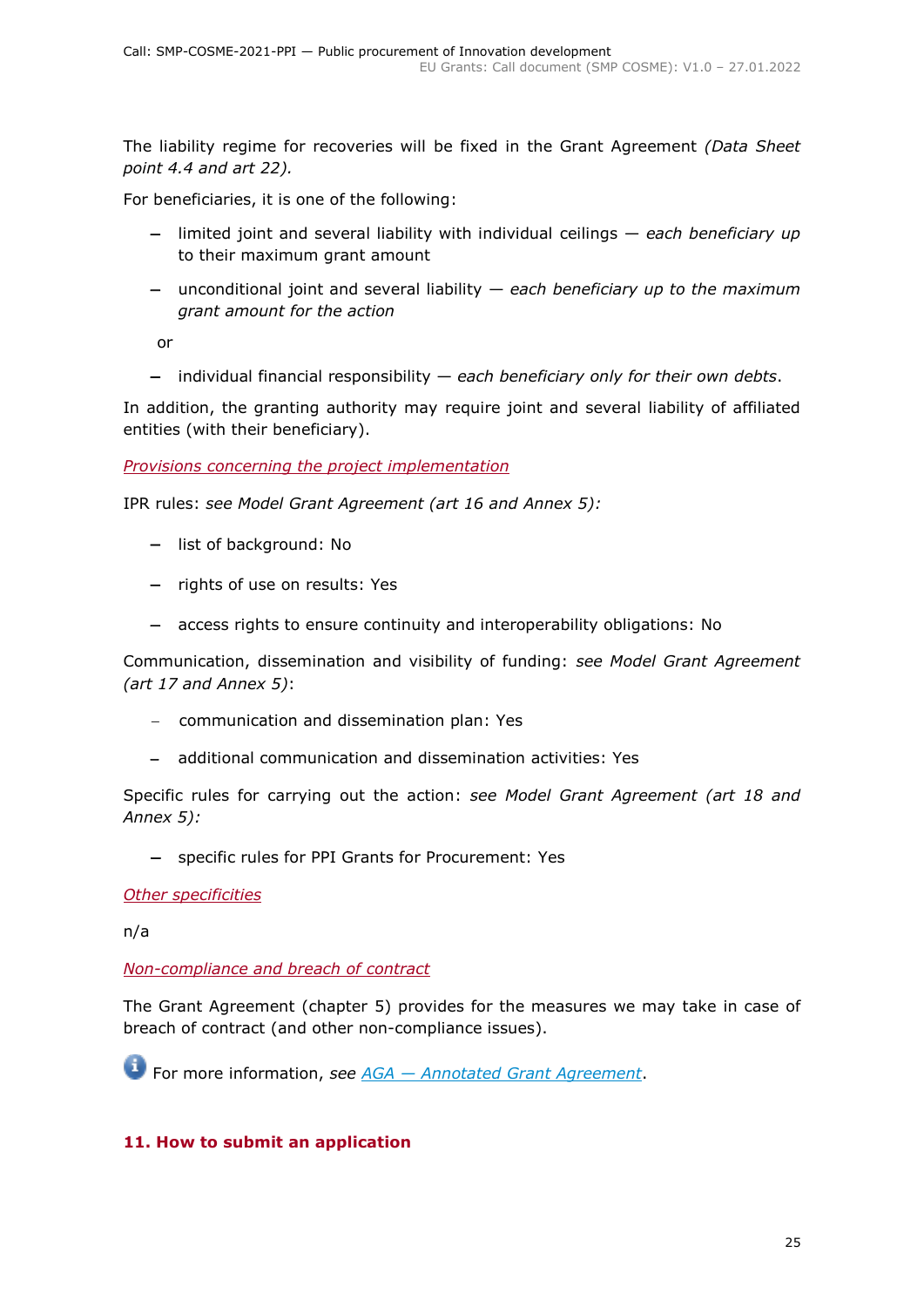All proposals must be submitted directly online via the Funding & Tenders Portal Electronic Submission System. Paper applications are NOT accepted.

Submission is a 2-step process:

## a) **create a user account and register your organisation**

To use the Submission System (the only way to apply), all participants need to [create](https://webgate.ec.europa.eu/cas/eim/external/register.cgi)  [an EULogin user account.](https://webgate.ec.europa.eu/cas/eim/external/register.cgi)

Once you have an EULogin account, you can [register your organisation](https://ec.europa.eu/info/funding-tenders/opportunities/portal/screen/how-to-participate/participant-register) in the Participant Register. When your registration is finalised, you will receive a 9-digit participant identification code (PIC).

## b) **submit the proposal**

Access the Electronic Submission System via the Topic page in the [Search Funding &](https://ec.europa.eu/info/funding-tenders/opportunities/portal/screen/opportunities/topic-search;freeTextSearchKeyword=;typeCodes=0,1;statusCodes=31094501,31094502,31094503;programCode=null;programDivisionCode=null;focusAreaCode=null;crossCuttingPriorityCode=null;callCode=Default;sortQuery=openingDate;orderBy=asc;onlyTenders=false;topicListKey=topicSearchTablePageState)  [Tenders](https://ec.europa.eu/info/funding-tenders/opportunities/portal/screen/opportunities/topic-search;freeTextSearchKeyword=;typeCodes=0,1;statusCodes=31094501,31094502,31094503;programCode=null;programDivisionCode=null;focusAreaCode=null;crossCuttingPriorityCode=null;callCode=Default;sortQuery=openingDate;orderBy=asc;onlyTenders=false;topicListKey=topicSearchTablePageState) section (or, for calls sent by invitation to submit a proposal, through the link provided in the invitation letter).

Submit your proposal in 3 parts, as follows:

- Part A includes administrative information about the applicant organisations (future coordinator, beneficiaries, affiliated entities and associated partners) and the summarised budget for the proposal. Fill it in directly online.
- Part B (description of the action) covers the technical content of the proposal. Download the mandatory word template from the Submission System, fill it in and upload it as a PDF file.
- Annexes (*see section 5*). Upload them as PDF file (single or multiple depending on the slots). Excel upload is sometimes possible, depending on the file type.

The proposal must keep to the **page limits** *(see section 5)*; excess pages will be disregarded.

Documents must be uploaded to the **right category** in the Submission System otherwise the proposal might be considered incomplete and thus inadmissible.

The proposal must be submitted **before the call deadline** (*see section 4*). After this deadline, the system is closed and proposals can no longer be submitted.

Once the proposal is submitted, you will receive a **confirmation e-mail** (with date and time of your application). If you do not receive this confirmation e-mail, it means your proposal has NOT been submitted. If you believe this is due to a fault in the Submission System, you should immediately file a complaint via the IT Helpdesk [webform,](https://ec.europa.eu/info/funding-tenders/opportunities/portal/screen/support/helpdesks/contact-form) explaining the circumstances and attaching a copy of the proposal (and, if possible, screenshots to show what happened).

Details on processes and procedures are described in the [Online Manual.](https://ec.europa.eu/info/funding-tenders/opportunities/docs/2021-2027/common/guidance/om_en.pdf) The Online Manual also contains the links to FAQs and detailed instructions regarding the Portal Electronic Exchange System.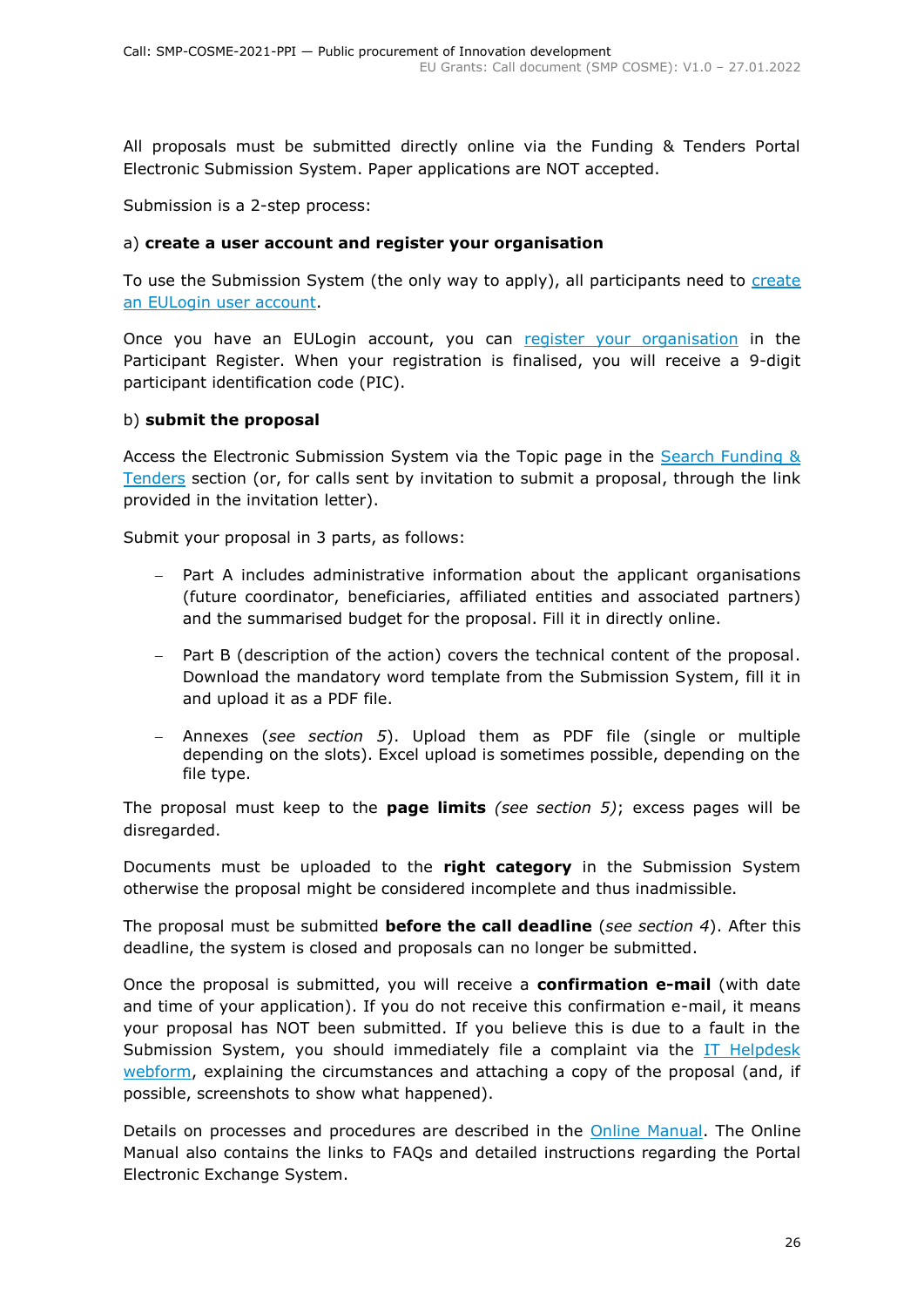## <span id="page-26-0"></span>**12. Help**

As far as possible, *please try to find the answers you need yourself*, in this and the other documentation (we have limited resources for handling direct enquiries):

- [Online Manual](https://ec.europa.eu/info/funding-tenders/opportunities/docs/2021-2027/common/guidance/om_en.pdf)
- FAQs on the Topic page (for call-specific questions in open calls; not applicable for actions by invitation)
- [Portal](https://ec.europa.eu/info/funding-tenders/opportunities/portal/screen/support/faq;categories=;programme=null;actions=;keyword=) FAQ (for general questions).

Please also consult the Topic page regularly, since we will use it to publish call updates. (For invitations, we will contact you directly in case of a call update).

*Contact*

For individual questions on the Portal Submission System, please contact the  $II$ [Helpdesk.](https://ec.europa.eu/info/funding-tenders/opportunities/portal/screen/support/helpdesks/contact-form)

Non-IT related questions should be sent to the following email address: [EISMEA-SMP-](mailto:EISMEA-SMP-COSME-ENQUIRIES@ec.europa.eu)[COSME-ENQUIRIES@ec.europa.eu.](mailto:EISMEA-SMP-COSME-ENQUIRIES@ec.europa.eu) Please note that the questions can be submitted up to 3 working days before the submission deadline.

Please indicate clearly the reference of the call and topic to which your question relates *(see cover page)*.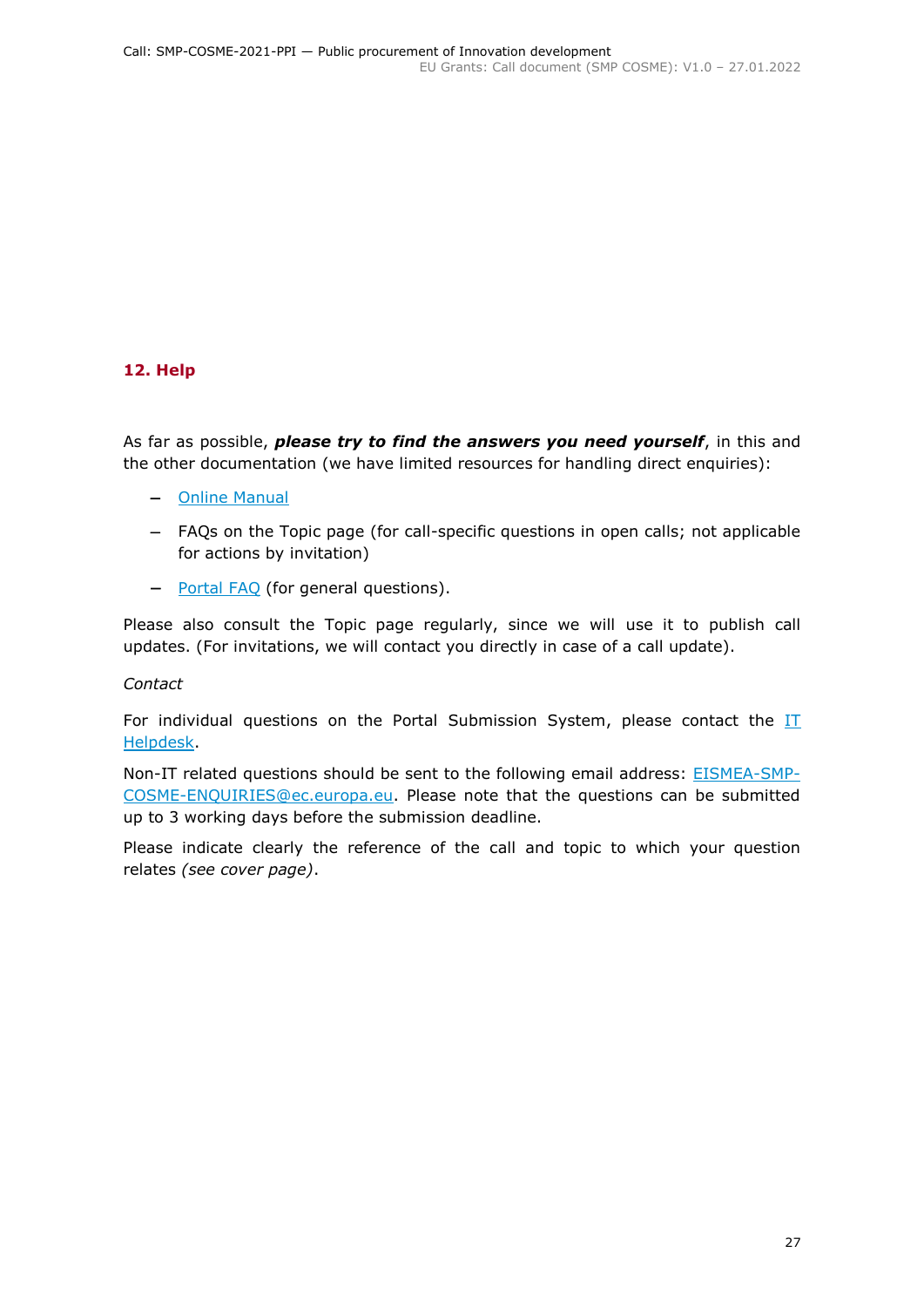# <span id="page-27-0"></span>**13. Important**

## **IMPORTANT**

- **Don't wait until the end —** Complete your application sufficiently in advance of the deadline to avoid any last minute **technical problems**. Problems due to last minute submissions *(e.g. congestion, etc)* will be entirely at your risk. Call deadlines can NOT be extended.
- **Consult** the Portal Topic page regularly. We will use it to publish updates and additional information on the call (call and topic updates).
- **Funding & Tenders Portal Electronic Exchange System —** By submitting the application, all participants **accept** to use the electronic exchange system in accordance with the [Portal Terms & Conditions.](https://ec.europa.eu/info/funding-tenders/opportunities/docs/2021-2027/common/ftp/tc_en.pdf)
- **Registration —** Before submitting the application, all beneficiaries, affiliated entities and associated partners must be registered in the [Participant Register.](https://ec.europa.eu/info/funding-tenders/opportunities/portal/screen/how-to-participate/participant-register) The participant identification code (PIC) (one per participant) is mandatory for the Application Form.
- **Consortium roles —** When setting up your consortium, you should think of organisations that help you reach objectives and solve problems.

The roles should be attributed according to the level of participation in the project. Main participants should participate as **beneficiaries** or **affiliated entities**; other entities can participate as associated partners, subcontractors, third parties giving in-kind contributions. **Associated partners** and third parties giving in-kind contributions should bear their own costs (they will not become formal recipients of EU funding). **Subcontracting** should normally constitute a limited part and must be performed by third parties (not by one of the beneficiaries/affiliated entities). Subcontracting going beyond 30% of the total eligible costs must be justified in the application.

- **Coordinator —** In multi-beneficiary grants, the beneficiaries participate as consortium (group of beneficiaries). They will have to choose a coordinator, who will take care of the project management and coordination and will represent the consortium towards the granting authority. In mono-beneficiary grants, the single beneficiary will automatically be coordinator.
- **Affiliated entities** Applicants may participate with affiliated entities (i.e. entities linked to a beneficiary which participate in the action with similar rights and obligations as the beneficiaries, but do not sign the grant and therefore do not become beneficiaries themselves). They will get a part of the grant money and must therefore comply with all the call conditions and be validated (just like beneficiaries); but they do not count towards the minimum eligibility criteria for consortium composition (if any).
- **Associated partners** Applicants may participate with associated partners (i.e. partner organisations which participate in the action but without the right to get grant money). They participate without funding and therefore do not need to be validated.
- **Consortium agreement**  For practical and legal reasons it is recommended to set up internal arrangements that allow you to deal with exceptional or unforeseen circumstances (in all cases, even if not mandatory under the Grant Agreement). The consortium agreement also gives you the possibility to redistribute the grant money according to your own consortium-internal principles and parameters (for instance, one beneficiary can reattribute its grant money to another beneficiary). The consortium agreement thus allows you to customise the EU grant to the needs inside your consortium and can also help to protect you in case of disputes.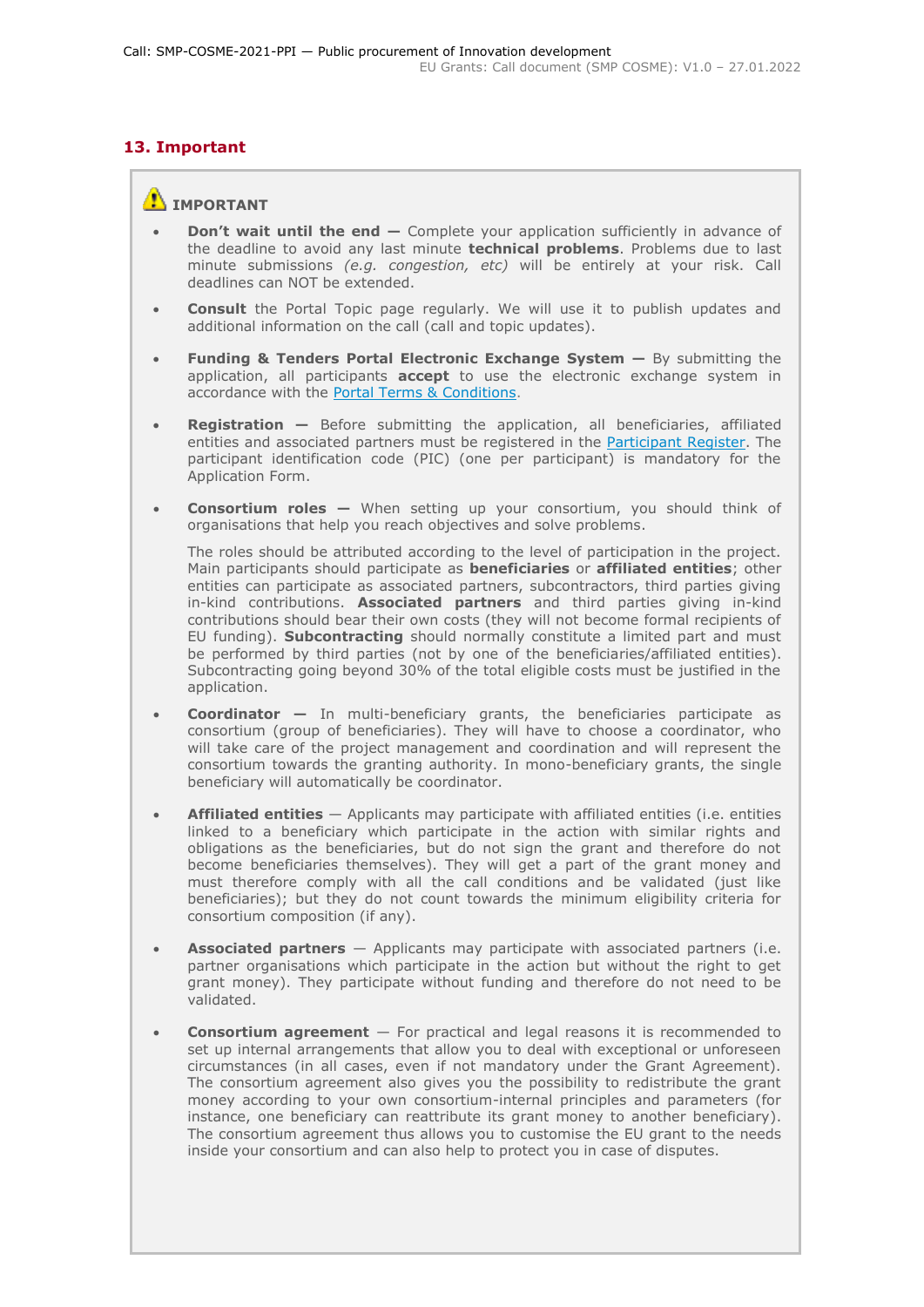- **Balanced project budget –** Grant applications must ensure a balanced project budget and sufficient other resources to implement the project successfully *(e.g. own contributions, income generated by the action, financial contributions from third parties, etc)*. You may be requested to lower your estimated costs, if they are ineligible (including excessive).
- **No-profit rule —** Grants may NOT give a profit (i.e. surplus of revenues + EU grant over costs). This will be checked by us at the end of the project.
- **No double funding —** There is a strict prohibition of double funding from the EU budget (except under EU Synergies acions). Outside such Synergies actions, any given action may receive only ONE grant from the EU budget and cost items may under NO circumstances declared to two different EU actions.
- **Completed/ongoing projects** Proposals for projects that have already been completed will be rejected; proposals for projects that have already started will be assessed on a case-by-case basis (in this case, no costs can be reimbursed for activities that took place before the project starting date/proposal submission).
- **Combination with EU operating grants —** Combination with EU operating grants is possible, if the project remains outside the operating grant work programme and you make sure that cost items are clearly separated in your accounting and NOT declared twice *(see AGA — [Annotated Model Grant Agreement,](https://ec.europa.eu/info/funding-tenders/opportunities/docs/2021-2027/common/guidance/aga_en.pdf)  [art 6.2.E\)](https://ec.europa.eu/info/funding-tenders/opportunities/docs/2021-2027/common/guidance/aga_en.pdf).*
- **Multiple proposals —**Applicants may submit more than one proposal for *different* projects under the same call (and be awarded a funding for them). Organisations may participate in several proposals. BUT: if there are several proposals for *very similar* projects, only one application will be accepted and evaluated; the applicants will be asked to withdraw one of them (or it will be rejected).
- **Resubmission —** Proposals may be changed and re-submitted until the deadline for submission.
- **Rejection —** By submitting the application, all applicants accept the call conditions set out in this this Call Document (and the documents it refers to). Proposals that do not comply with all the call conditions will be **rejected**. This applies also to applicants: All applicants need to fulfil the criteria; if any one of them doesn't, they must be replaced or the entire proposal will be rejected.
- **Cancellation —** There may be circumstances which may require the cancellation of the call. In this case, you will be informed via a call or topic update. Please note that cancellations are without entitlement to compensation.
- **Language —** You can submit your proposal in any official EU language (project abstract/summary should however always be in English). For reasons of efficiency, we strongly advise you to use English for the entire application. If you need the call documentation in another official EU language, please submit a request within 10 days after call publication (for the contact information, *see section 12*).